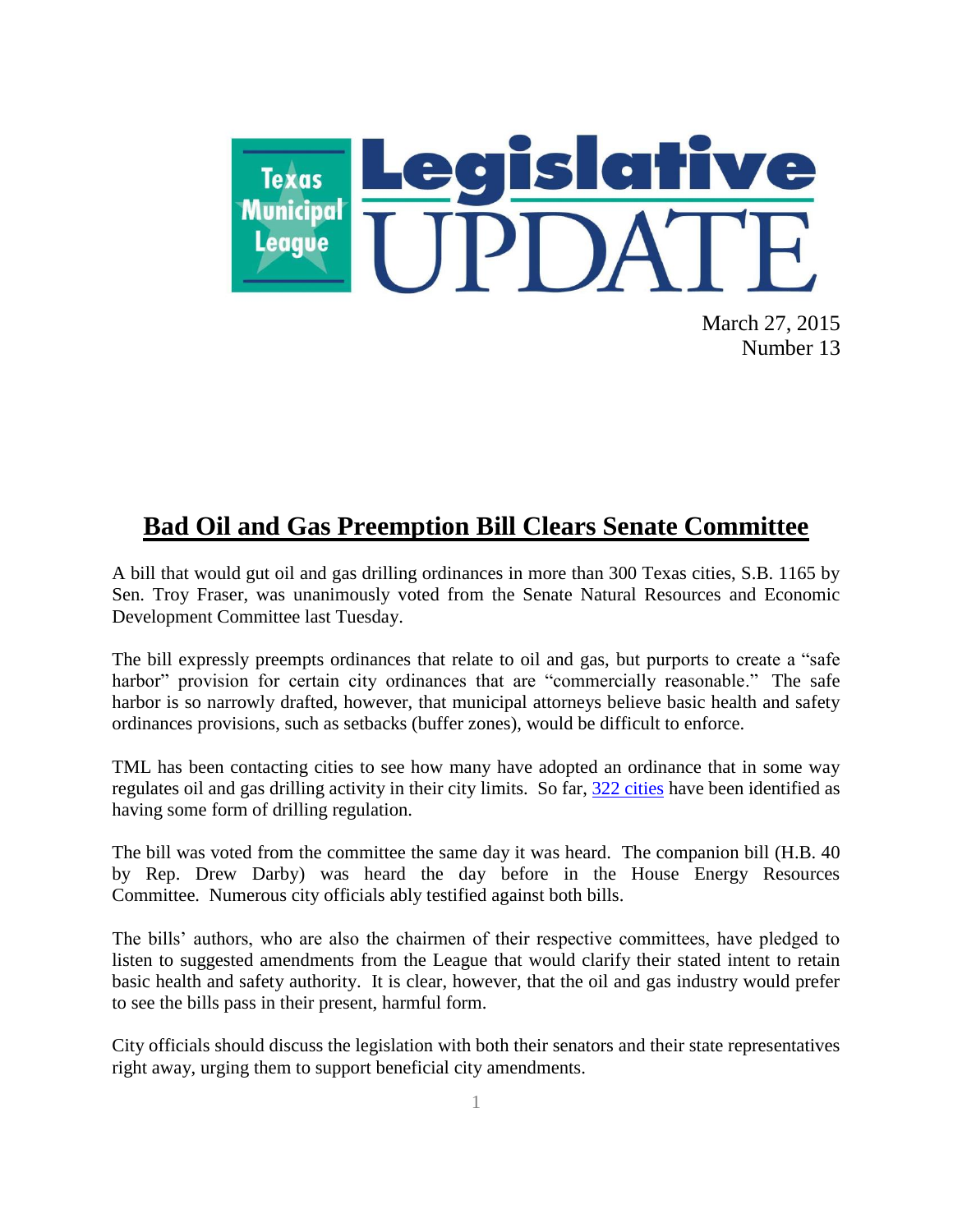# **TCEQ Seeks Comments: Texas Surface Water Quality Standards**

The Texas Commission on Environmental Quality (TCEQ) is required by state and federal law to establish water quality standards in Texas. The Texas Surface Water Quality Standards establish instream water quality requirements for Texas streams, rivers, lakes, estuaries, and other water bodies. Revisions are being made to: (1) incorporate new information on potential pollutants; (2) include additional data about water quality conditions in specific water bodies; (3) address new state and federal regulatory requirements; and (4) accommodate public concerns and public goals for water quality in the state.

TCEQ is requesting preliminary written comments on the rules until 5:00 p.m. on April 6, 2015. Copies of the 2014 versions of the Texas Surface Water Quality Standards are available on the TCEQ's website at:

#### *[http://www.tceq.texas.gov/permitting/water\\_quality/wq\\_assessment/standards/eq\\_swqs.html/](http://www.tceq.texas.gov/permitting/water_quality/wq_assessment/standards/eq_swqs.html/)*

Written comments on the Texas Surface Water Quality Standards may be submitted to Ms. Debbie Miller, MC-234, Water Quality Planning Division, Texas Commission on Environmental Quality, P.O. Box 13087, Austin, Texas 78711-3087 or faxed to (512) 239-4410. Electronic comments may be submitted via e-mail to *[standards@tceq.state.tx.us.](mailto:standards@tceq.state.tx.us)* All comments should reference the Texas Surface Water Quality Standards.

## **City Officials Testify**

When the legislature is in session, nothing compares to the effectiveness of city officials testifying at the Capitol. City officials who take their time to travel to Austin to speak out on important city issues should be applauded by us all. The League extends its thanks to all those who have vigilantly represented cities during the legislative session.

- Amy Ackers, City Attorney, Santa Clara
- Ken Baker, Senior Director of Planning, Southlake
- Anita Burgess, City Attorney, Denton
- Clayton Chandler, City Manager, Mansfield
- Virginia Collier, City Planner, Austin
- Stephen Costello, Councilmember, Houston
- Don Crowson, Fire Chief, Arlington
- Randall Dixon, City Manager, Flatonia
- Steve Dye, Police Chief, Grand Prairie
- Sarah Fullenwider, City Attorney, Fort Worth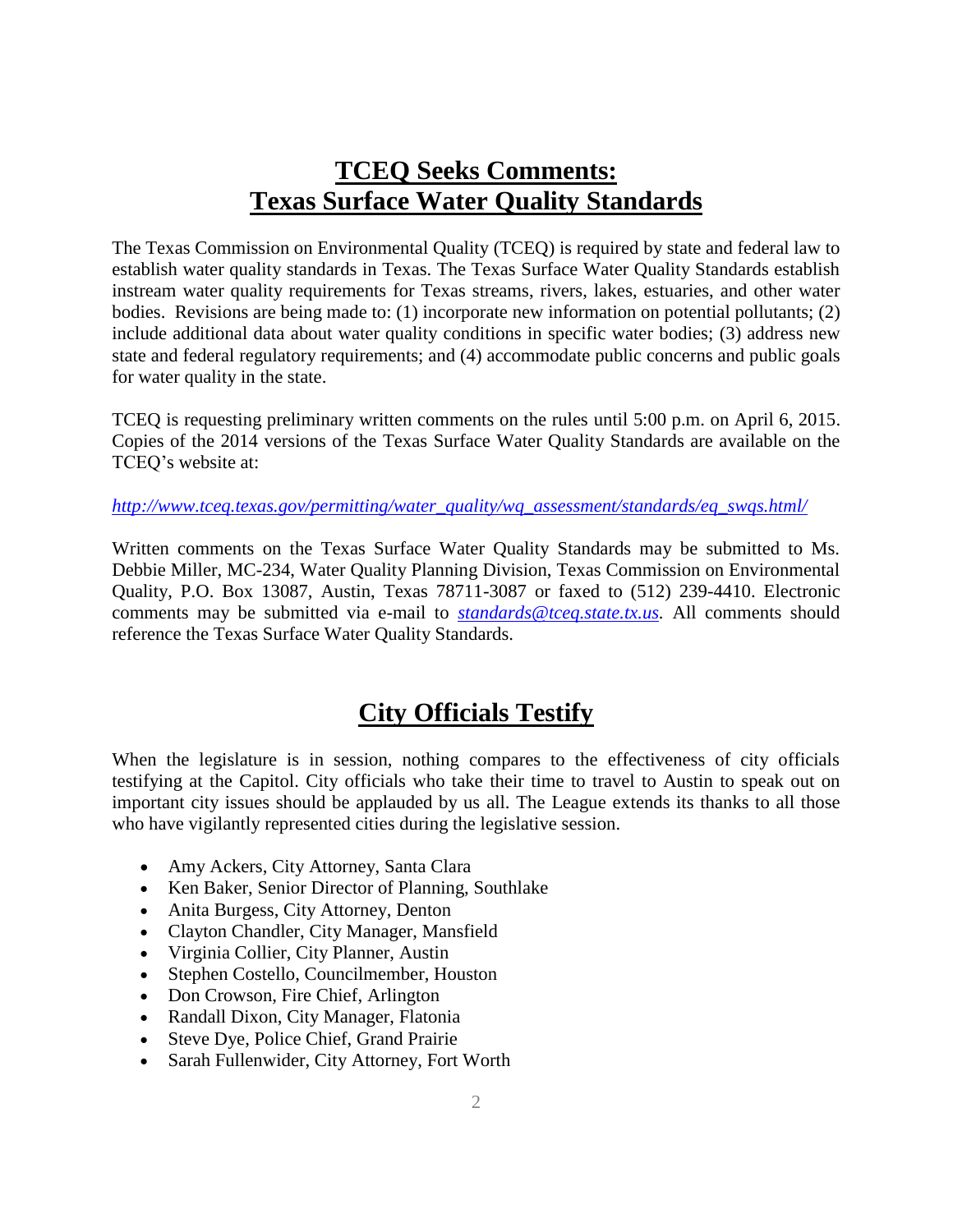- Ramiro Garza Jr., City Manager, Edinburg
- Spence Gates, Police officer, Granbury
- Todd Gottel, Mayor, Rowlett
- Ivy Haley, Detective, Fort Worth
- Jeff Hunt, Mayor, Santa Clara
- Jungus Jordan, Councilmember, Fort Worth
- Bill Lane, Director of Public Safety, Mansfield
- Bryan Langley, Assistant City Manager, Denton
- Steve Lindsey, Councilmember, Mansfield
- John Love, Councilmember, Midland
- Nelda Martinez, Mayor, Corpus Christi, and TML President
- Chris Mosley, Senior Assistant City Attorney, Fort Worth
- James Parajon, Deputy City Manager, Arlington
- Peter Phillis, Director of Business Service, Mansfield
- Donald Postell, City Attorney, Grand Prairie
- Melinda Ramos, Senior City Attorney, Fort Worth
- Lauraine Rizer, Officer of Real Estate Services, Austin
- Danny Scarth, Councilmember, Fort Worth
- Joe Turner, Director of Parks and Recreation, Houston
- Randall Upton, Police Lieutenant, Houston
- Chris Watts, Mayor, Denton

# **Significant Floor Actions**

**H.B. 11 (D. Bonnen),** Relating to the powers and duties of the Texas Department of Public Safety and the investigation, prosecution, punishment, and prevention of certain offenses. Passed the House.

**S.B. 11 (Birdwell),** Relating to the carrying of concealed handguns on the campuses of and certain other locations associated with institutions of higher education. Passed the Senate.

**S.B. 17 (Estes),** Relating to the authority of a person who is licensed to carry a handgun to openly carry a holstered gun. Passed the Senate.

**S.B. 273 (Campbell),** Relating to certain offenses relating to carrying concealed handguns on property owned or leased by a governmental entity. Passed the Senate.

**S.B. 318 (Hinojosa),** Relating to the amount the Texas Military Preparedness Commission may grant to local governmental entities for certain purposes. Passed the Senate.

# **Significant Committee Actions**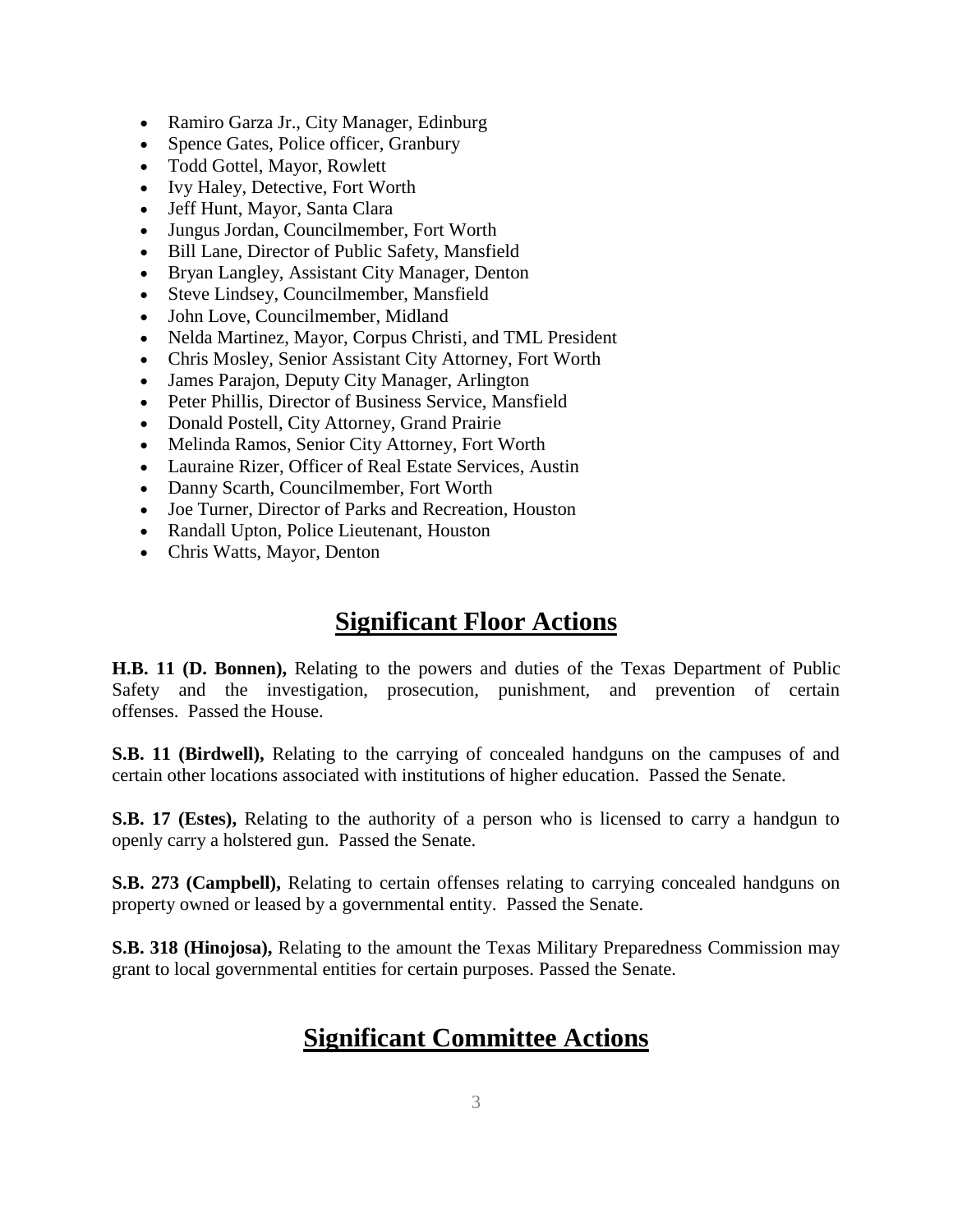**H.B. 80 (Craddick),** Relating to portable wireless communication device while operating a motor vehicle. Reported from the House Committee on Transportation.

**H.B. 226 (Guillen),** Relating to certain offenses relating to carrying concealed handguns on property owned or leased by a governmental entity. Reported from the House Committee on Homeland Security and Public Safety.

**S.B. 1 (Nelson),** Relating to certain restrictions on the imposition of ad valorem taxes and to the duty of the state to reimburse certain political subdivisions for certain revenue loss. Reported from the Senate Finance Committee.

**S.B. 140 (Perry),** Relating to a sales and use tax exemption for telecommunications services used for the navigation of certain farm and ranch machinery and equipment. Reported from the Senate Finance Committee.

**S.B. 538 (Schwertner),** Relating to the control of infectious diseases. Reported from the Senate Health and Human Services Committee

**S.B. 538 (Schwertner),** Relating to the continuation of a residence homestead exemption from ad valorem taxation while the owner is temporarily absent because of military service. Reported from the Senate Veterans Affairs/Military Installations Committee.

## **City-Related Bills Filed This Week**

Each week, League staff summarizes in this section the city-related bills filed during the previous week. For a cumulative list of all city-related bills filed to date, click [here.](http://www.tml.org/p/CityRelatedBills3_27_2015.pdf)

#### **Property Tax**

.

**H.B. 3614 (Elkins) – Property Tax Notice**: would: (1) require a taxing unit to provide additional tax rate notice information on request, including: (a) the effective tax rate and the rollback tax rate, which must be calculated in a way that factors in revenue generated by a tax increment reinvestment zone; (b) the difference between the amount of taxes that would be imposed by the taxing unit using the current effective tax rate calculation versus an effective tax rate calculation that included tax increment reinvestment zone revenue; and (c) a schedule of the taxing unit's debt obligations showing: (i) the amount of the debt that was not approved by the voters; (ii) the percentage of the debt that was not approved by the voters; (iii) the amount of the debt service for the next year that is for debt that was not approved by the voters; and (iv) the percentage of the debt service for the next year that is for debt that was not approved by the voters; and (2) allow a taxing unit to provide the required property tax rate notice not later than the later of September 1 or the 30th day after the date the certified appraisal roll is received by the taxing unit. (Companion bill is **S.B. 1680** by **Bettencourt**.)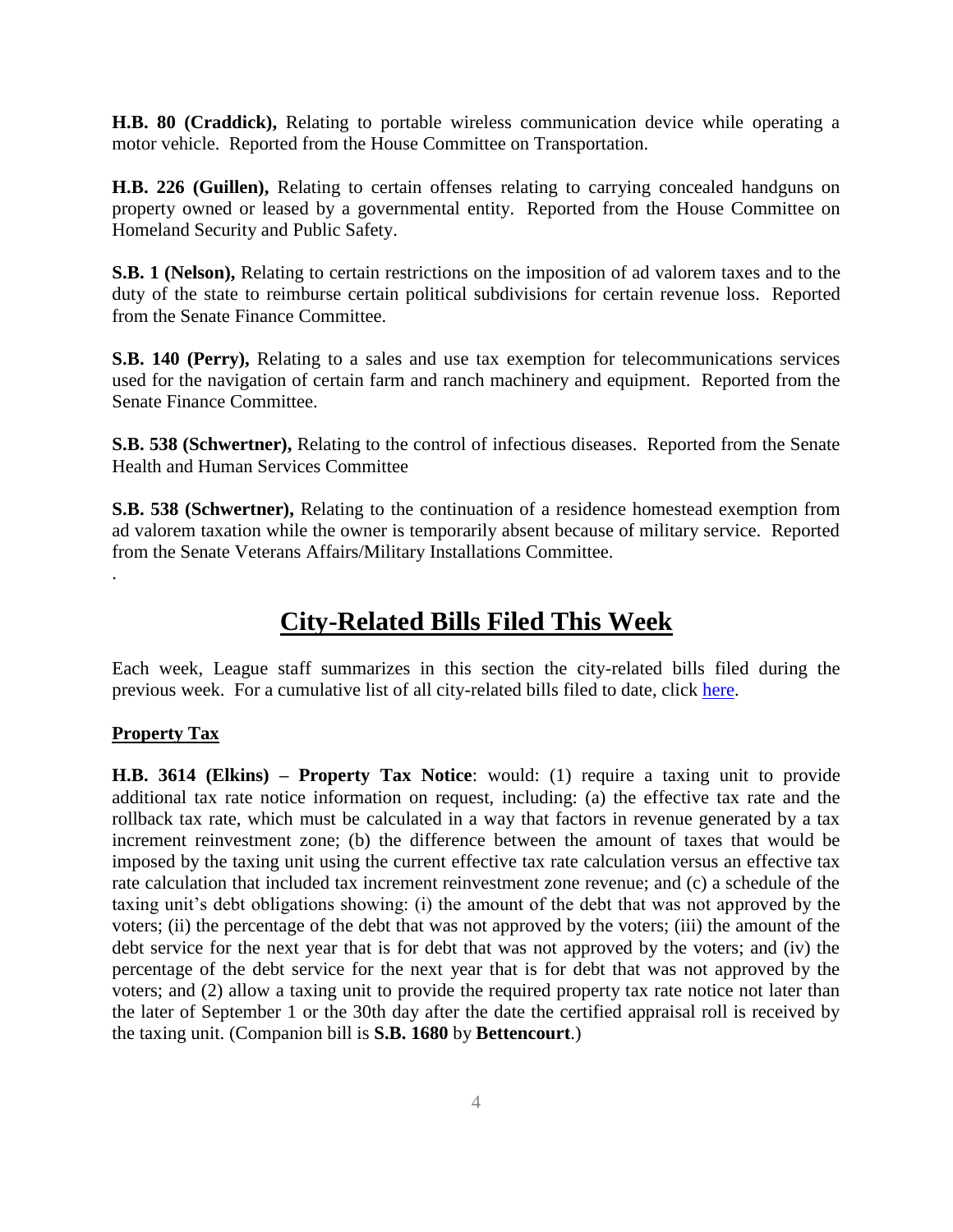**H.B. 3659 (Guillen) – Property Tax Exemption**: would exempt properties located in counties with populations of less than 25,000 from the additional tax imposed if the use of land appraised for property tax purposes as open-space land is changed. (Companion is **S.B. 974** by **Zaffirini**.)

**H.B. 3695 (Hughes) – Property Tax Exemption**: would clarify that the residence homestead property tax exemption for totally disabled veterans applies to a disabled veteran who receives from the United States Department of Veterans Affairs a rating of 100 percent disabled due to a service-connected disability.

**H.B. 3767 (Cook) – Property Tax Appraisal**: would: (1) provide that, in a property tax protest based on unequal appraisal, the appraisal ratio of the property in question in comparison to median level of appraisal of other properties is to be determined: (a) using comparable properties located in the same appraisal district; (b) based on the similarity of the properties with regard to specified statutory characteristics, like square footage, property age, and property condition, among other things; (c) by calculating adjustments in accordance with generally accepted appraisal standards; and (d) based on the calculation of the appraised value of each comparable property as shown in the appraisal records submitted to the appraisal review board by the chief appraiser; (2) allow a chief appraiser to disclose confidential information for the purpose of meeting the appraisal district's burden of proof so long as the information does not identify a specific property or a property owner; and (3) require a district court to grant relief on the ground that a property is appraised unequally if the appraised value of the property exceeds by at least ten percent the median level of appraisal of a reasonable number of comparable properties in the appraisal district based on the standards in (1), above. (Companion bill is **H.B. 3609** by **Guillen**.)

**H.B. 3826 (Elkins) – Property Tax Exemption:** would entitle the owner of tangible personal property to a property tax exemption if the property is used for manufacturing, processing, or fabricating tangible personal property for ultimate sale. (See **H.J.R. 140**, below). (Companion bill is **S.B. 758** by **Bettencourt**.)

**H.B. 3856 (Elkins) – Property Tax Exemption**: would exempt from property taxes incomeproducing tangible personal property having a taxable value of less than \$2,500.

**H.B. 3861 (Elkins) – Property Tax Exemption**: would allow a business owning tangible personal property used for the production of income to qualify for a property tax exemption on the amount of the property worth \$50,000 or less. (See **H.J.R. 143**, below.) (Companion bill is **S.B. 763** by **Bettencourt**.)

**H.B. 3867 (Elkins) – Property Tax Appraisal:** would: (1) entitle a property owner to appeal through binding arbitration an appraisal review board order determining a protest filed concerning the appraised or market value of property if the appraised or market value of the property is \$3 million or less; and (2) amend the amount of the arbitration deposit made payable to the comptroller depending on the appraised or market value of the property. (Companion bill is **S.B. 849** by **Bettencourt**.)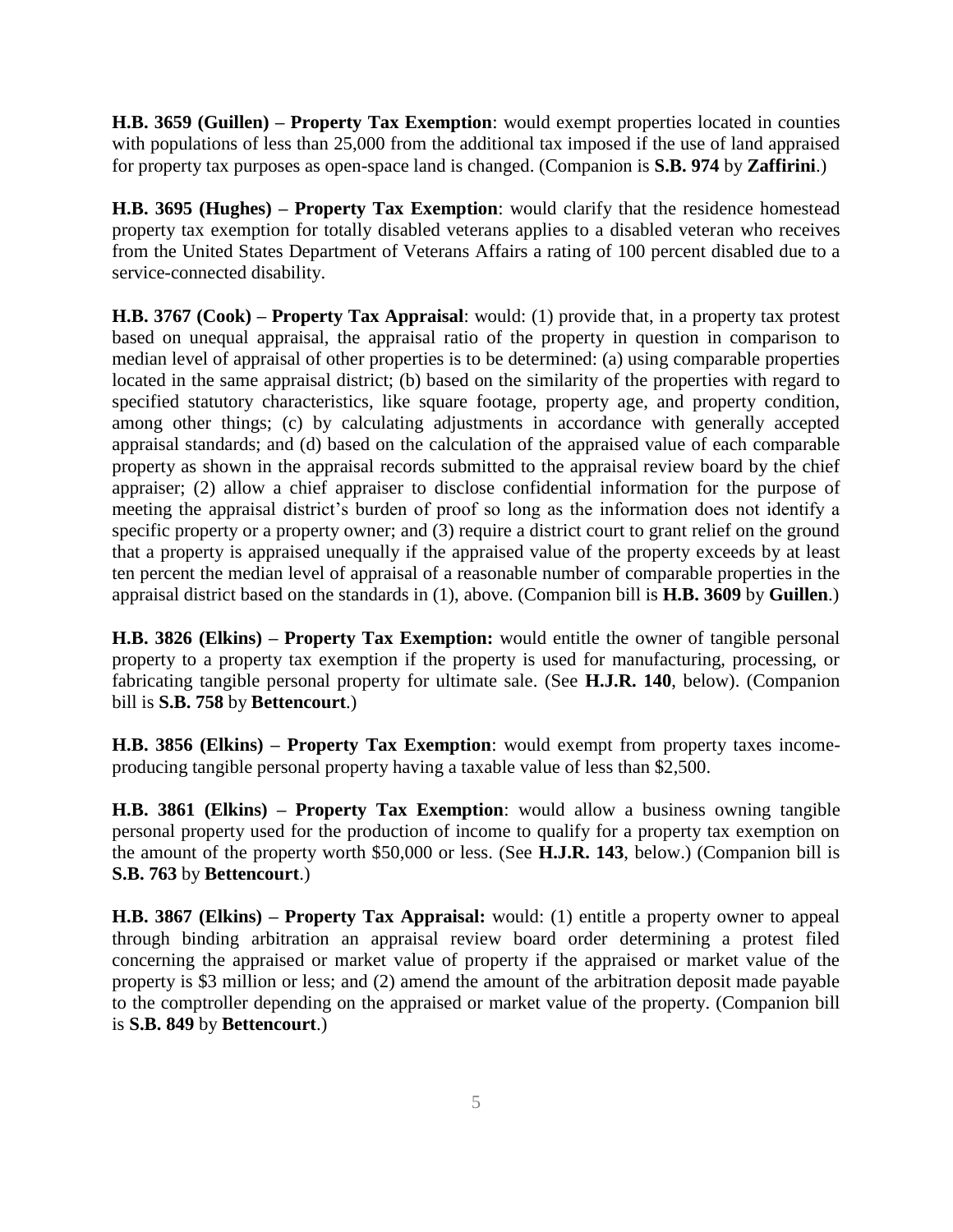**H.B. 3881 (Bernal) – Property Tax Exemption**: would expand the types of groups who may be able to pay off delinquent property taxes in installment payments. (Companion bill is **S.B. 1996** by **Menendez**.)

**H.B. 3989 (Keffer) – Property Tax Appraisal**: provide that, in a property tax protest based on unequal appraisal, the median appraised value of comparable properties must be calculated using the appraised value of each comparable property as shown in the appraisal records submitted to the appraisal review board by the chief appraiser.

**H.B. 4005 (Laubenberg) – Tax Collection**: would, among other things: (1) authorize a taxpayer to file a lawsuit to contest the payment of any tax or fee collected by the comptroller, including a local tax collected by the comptroller; and (2) require the suit to be brought against the public officials charged with the duty of collecting the tax or fee, the comptroller, and the attorney general. (Companion is **S.B. 1291** by **V. Taylor**.)

**H.B. 4087 (Smith) – Property Tax Exemption**: would, with regard to the pollution control property tax exemption, provide that property is for the control of air, water, or land pollution if it is used wholly or partly to capture carbon dioxide and the United States Environmental Protection Agency continues to regulate carbon dioxide as a pollutant or if any other applicable environmental rule so regulates carbon dioxide. (Companion bill is **S.B. 1983** by **Seliger**.)

**H.J.R. 140 (Elkins) – Property Tax Exemption**: would amend the Texas Constitution to entitle the owner of tangible personal property to a property tax exemption if the property is used for manufacturing, processing, or fabricating tangible personal property for ultimate sale. (See **H.B. 3826**, above.)

**H.J.R. 143 (Elkins) – Property Tax Exemption**: would amend the Texas Constitution to allow a business owning tangible personal property used for the production of income to qualify for a property tax exemption on the amount of the property worth \$50,000 or less. (See **H.B. 3861**, above.)

**S.B. 1680 (Bettencourt) – Property Tax Notice**: this bill is identical to **H.B. 3614**, above.

**S.B. 1687 (Ellis) – Property Tax Exemption**: would grant a property tax exemption to property owned by charitable organizations that engage in or support the planting, growing, cultivation, or maintenance of trees in public areas.

**S.B. 1692 (Bettencourt) – Revenue Cap**: would provide that: (1) except for the scenario described in (2), below, a city council may not adopt a tax rate for a tax year that exceeds a tax rate based upon inflation and the rate of population growth; (2) the city council may adopt a rate that exceeds the tax rate based upon inflation and the population growth if: (a) before the adoption of a tax rate for that tax year, the city pledged the taxes for payment of a debt; and (b) adopting a rate less than or equal to the rate computed under (1), above, would impair the obligation of the contract creating the debt.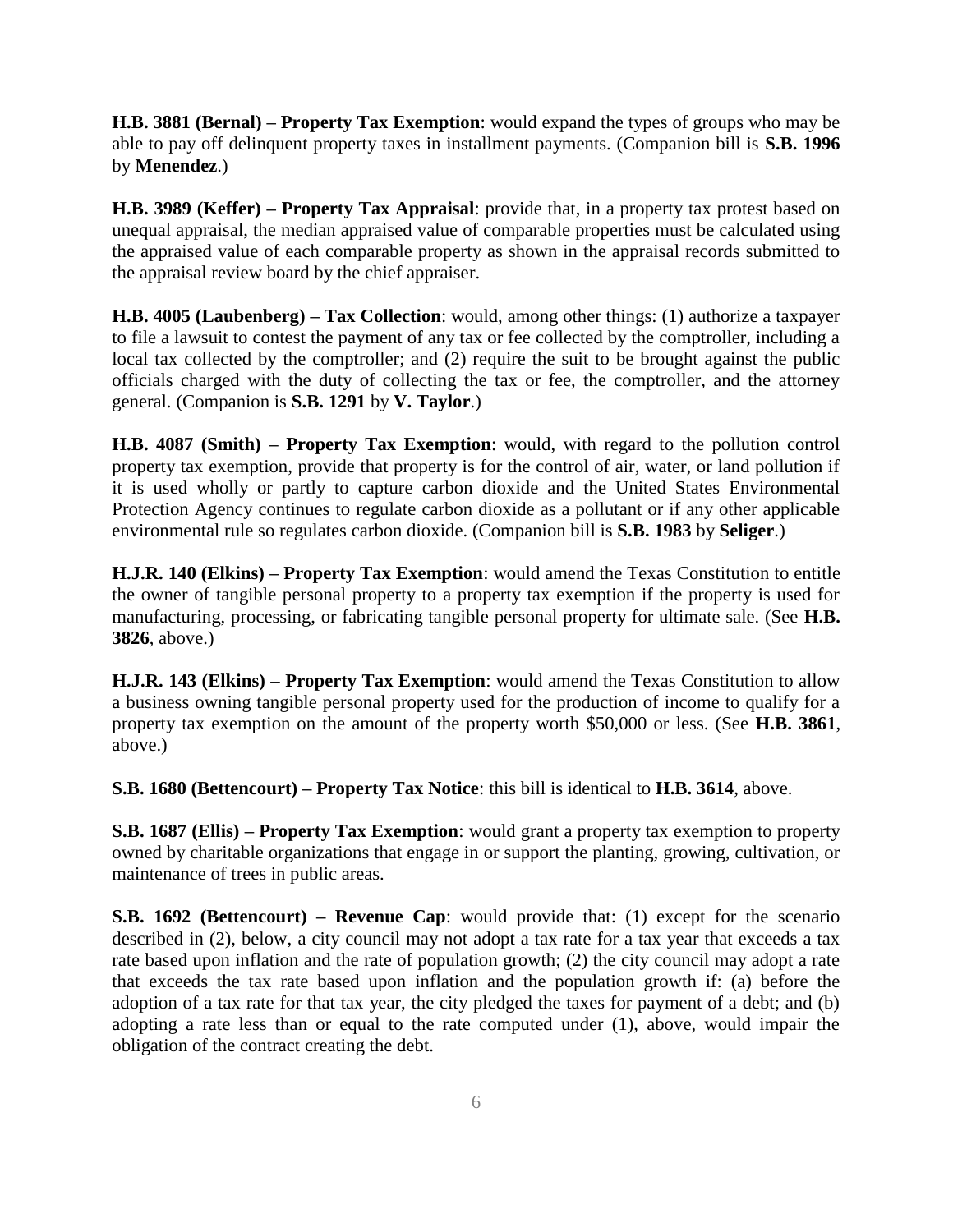**S.B. 1694 (Bettencourt) – Freeport Property Tax Exemption**: would, among other things, extend from 175 to 365 the number of days by which freeport goods must be transported outside the state in order to be exempt from property taxation. (See **S.J.R. 57**, below.)

**S.B. 1739 (Hinojosa) – Property Tax Notice**: would provide that a tax assessor may post certain property tax information on the website of a taxing unit instead of including the information in the tax bill or statement.

**S.B. 1760 (Creighton) – Property Tax Notice**: would, among other things: (1) require the governing body of a taxing unit that increases property taxes to provide notice of how the taxing unit proposes to use the increase in total tax revenue; and (2) would allow a city or county to provide the required property tax rate notice not later than the later of September 1 or the 30th day after the date the certified appraisal roll is received by the taxing unit.

**S.B. 1793 (West) – Property Tax Exemption**: would exempt from sales and use taxes certain mobility items and daily general use items for the elderly.

**S.B. 1821 (Campbell) – Property Tax Exemption**: would authorize the governing body of a taxing unit to adopt an property tax exemption, expressed as a dollar amount, for a business that employs honorably discharged veterans. (See **S.J.R. 60**, below.)

**H.B. 1854 (Lucio) – Property Tax Exemption**: would provide that the National Hispanic Institute is entitled to an exemption from property taxes of the real and tangible personal property it owns so long as the organization is exempt from federal income taxation as a 501(c)(3) organization. (Companion bill **H.B. 3623** by **Gonzales**.)

**H.B. 1860 (Zaffirini) – Property Tax Exemption**: would provide that the heavy equipment property tax exemption does not apply to certain types of equipment used for the purposes of producing oil or gas.

**S.B. 1983 (Seliger) – Property Tax Exemption**: this bill is identical to **H.B. 4087**, above.

**S.B. 1996 (Menendez) – Property Tax Exemption**: this bill is identical to **H.B. 3881**, above.

**S.B. 1985 (Uresti) – Property Tax Appraisal:** would require the chief appraiser to use specific spot prices for oil and natural gas when appraising a real property interest in oil and gas in place. (Companion bill is **H.B. 1946** by **G. Bonnen**.)

**S.J.R. 56 (Bettencourt) – Property Tax Exemption**: would amend the Texas Constitution to authorize the legislature to exempt a person's inventory from property taxation.

**S.J.R. 57 (Bettencourt) – Freeport Property Tax Exemption**: would amend the Texas Constitution to, among other things, extend from 175 to 365 the number of days by which freeport goods must be transported outside the state in order to be exempt from property taxation. (See **S.B. 1694**, above.)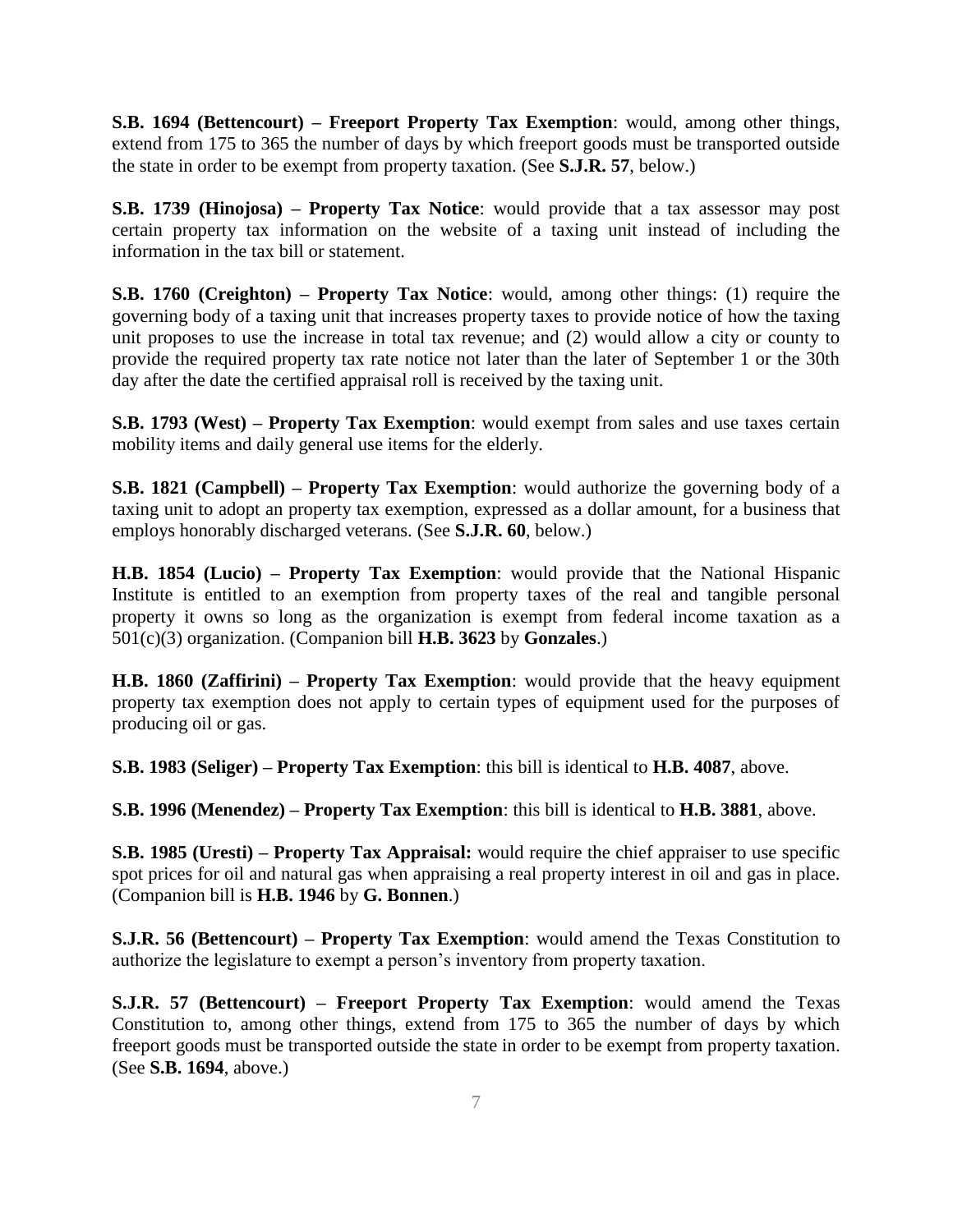**S.J.R. 60 (Campbell) – Property Tax Exemption**: would amend the Texas Constitution to authorize the governing body of a taxing unit to adopt an property tax exemption, expressed as a dollar amount, for a business that employs honorably discharged veterans. (See **S.B. 1821**, above.)

**S.B. 1807 (Bettencourt) – Appraisal Districts**: would, among other things, eliminate the ability of a majority of the taxing units served by an appraisal district to disapprove of actions taken by the appraisal district board of directors.

### **Sales Tax**

**H.B. 3689 (Gonzales) – Sales Tax Exemption**: would expand the temporary state sales and use tax exemption of certain tangible personal property related to a data center.

**H.B. 3719 (T. King) – Sales Tax Exemption**: would exempt certain water-conserving products from sales and use taxes if the sale takes place during a seven-day period in March.

**H.B. 4029 (Lozano) – Customs Brokers**: would eliminate the use of customs brokers to grant sales tax refunds for international purchasers.

**H.B. 4065 (J. White) – Sales Tax Exemption**: would exempt from sales and use taxes certain health care supplies purchased by an entity that has an agreement with a local governmental entity to provide emergency ambulance services.

**H.B. 4067 (J. White) – Sales Tax Exemption**: would exempt the purchase of an ambulance or emergency medical services supervisor vehicle from the motor vehicle sales tax when purchased by an entity that has an agreement with a local governmental entity to provide emergency ambulance services.

**S.B. 1688 (Huffines) – Sales Tax Exemption**: would: (1) exempt any item with a total sales price of \$25,000 or less from sales and use taxes if the sale takes place on Memorial Day weekend; and (2) provide that any item sold during Memorial Day weekend with a sales price of above \$25,000 is subject to sales and use taxes imposed at half of their normal rate.

**S.B. 1850 (Nichols) – Sales Tax Exemption**: would exempt from sales and use taxes the rental of equipment used in the construction or improvement of a road or highway for a governmental entity.

**S.B. 1933 (Garcia) – Sales Tax Exemption**: would exempt the sale of tangible personal property through certain vending machines from sales and use taxes. (Companion bill is **H.B. 2313** by **Bohac**.)

### **Purchasing**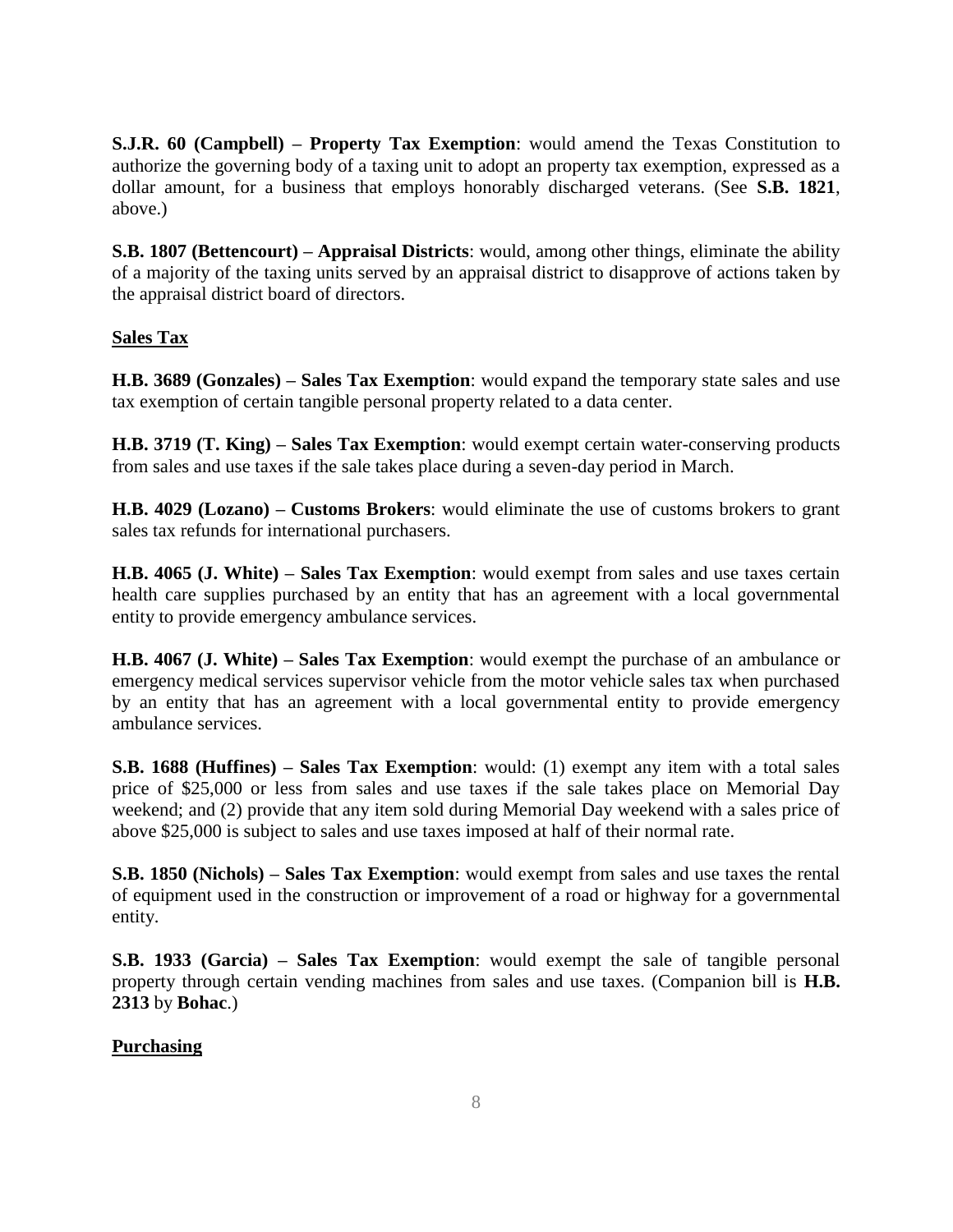**H.B. 3687 (Frank) – Civil Works Design-Build:** would make various changes to the procedures relating to the design-build procurement method for civil works projects, including – among many other things – providing that the governmental entity shall select the design-build firm in a one-step or two-step process and implementing procedures related to those processes and removing the population/number of projects limitations in current law.

**H.B. 3688 (Workman) – Construction Manager At-Risk:** would provide that a governmental entity's architect or engineer for a construction manager at-risk project may not serve, alone or in combination with another person, as the construction manager-at-risk unless the architect or engineer is hired to serve as the construction manager-at-risk under a separate, concurrent, or single selection process conducted in accordance with state law.

**H.B. 3939 (Workman) – Construction Contract Retainage:** would provide, among other things, that: (1) a governmental entity shall deposit in an interest-bearing account the retainage of a public works contract that provides for retainage of a portion of the periodic contract payment; (2) a governmental entity may not: (a) withhold retainage in excess of five percent of the agreed contract price without the express written consent of all parties to the contract; and (b) withhold retainage in excess of one percent of the agreed contract price, excluding interest earned on the retainage, if the public work covered by the contract is capable of being used for the intended purpose of the public work; (3) items constituting additional withholding or retainage added to the schedule of values, general contract conditions, are prohibited; and (4) withholding retainage for non-allocated project funds, or during the warranty period is prohibited.

**S.B. 1998 (Menendez) – Local Preference:** would provide that, in purchasing any personal property that is not affixed to real property or services other than professional services, if a city that solicits requests for proposals receives one or more proposals from an offeror whose principal place of business is in the city, the city may consider, as a percentage of the evaluation factors, an offeror's principal place of business if the contract is for services in an amount of less than \$100,000 or a contract for other purchases in an amount of less than \$500,000. (Companion bill is **H.B. 3193** by **Bernal**.)

#### **Elections**

**H.B. 3770 (Kuempel) – Elections:** would provide that a person commits an offense if the person electioneers for or against any candidate, measure, or political party within 100 feet of: (1) an outside door through which a voter may enter the building in which a polling place is located; or (2) a parking space for persons with disabilities that serves the building and a designated travel path between the space and an outside door of the building.

**H.B. 3786 (Phelan) – Provisional Voting**: would provide that provisional voting records do not become public information until the first business day after the early voting ballot board verifies and counts the ballots and returns them to the custodian of election records.

**H.B. 3805 (R. Miller) – Elections:** would provide that an application for a ballot to be voted by mail is considered to be an application for a ballot for each election, including any ensuing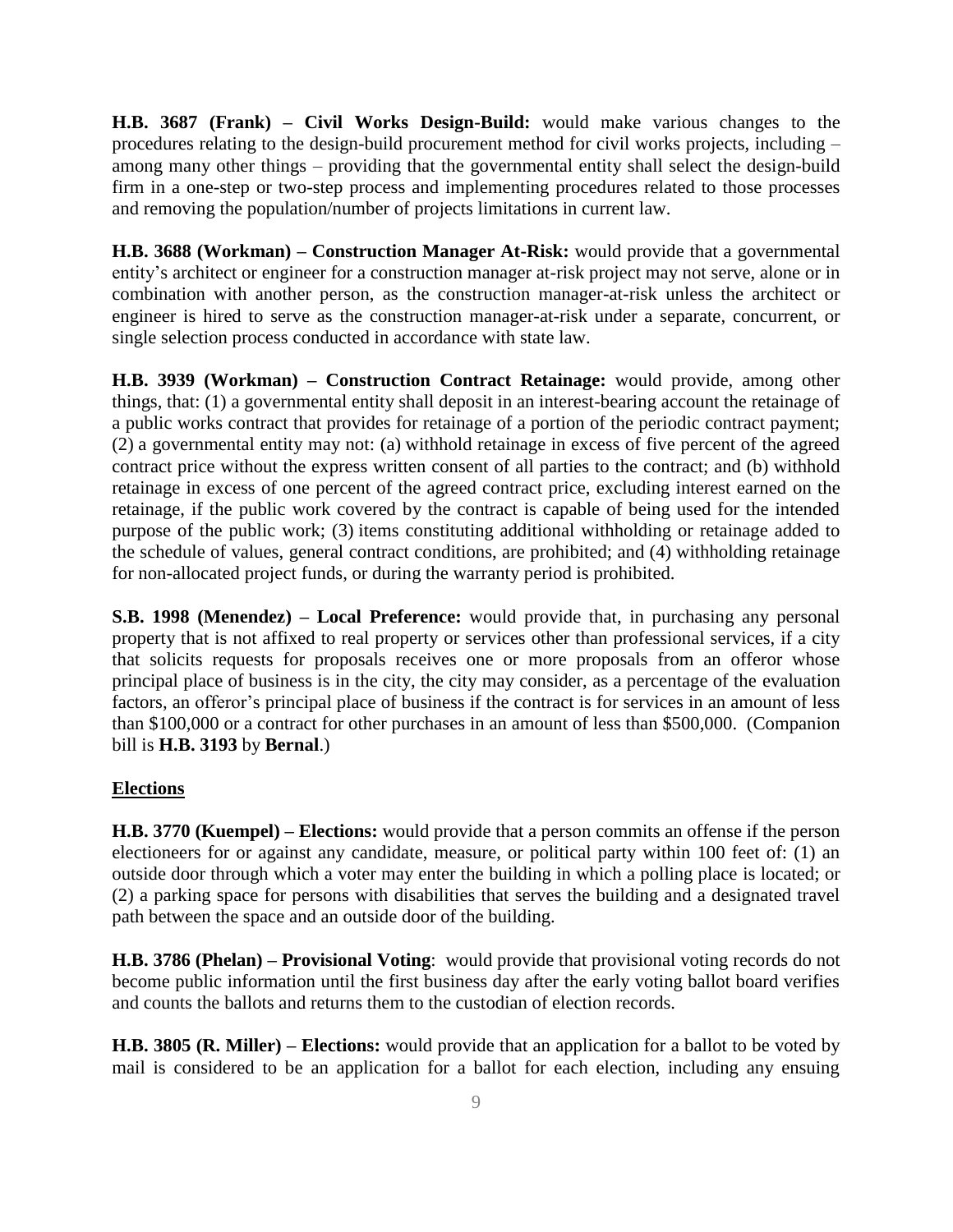runoff, in which the county clerk serves as early voting clerk and that occurs after the first day of an odd-numbered year and before December  $31<sup>st</sup>$  of the subsequent even-numbered calendar year.

**H.B. 3961 (Bernal) – Elections**: would: (1) require the secretary of state to adopt rules and procedures to allow the official administering an election to immediately suspend and replace an election judge or clerk who fails to comply with state law; and (2) require the adopted rules to include a process for review and reinstatement of a suspended election judge or clerk if the election judge or clerk is not finally convicted of an offense in connection with the violation. (Companion bill is **S.B. 1050** by **Rodriguez**.)

**H.B. 3972 (Meyer) – Polling Place Locations**: would provide that if a school district owns or controls the building selected for a polling place, the presiding election judge for the precinct must meet with the principal or administrator of the building to develop a security plan, which must be filed with the secretary of state at least 14 days before the first day of voting at that polling place.

**S.B. 1703 (Huffman) – Election Deadlines and Procedures**: would, among other things: (1) provide that the deadline for an application for a place on the ballot and the order of election (for an election on uniform date) is the 78th day before the election; (2) define "national holiday" to include a day taken in lieu of an actual national holiday when there is no regular U.S. mail delivery, and define "state holiday" to mean the same as set out in current state law; (3) allow a runoff election following a May election held in even-numbered years to be held within 30 days before or after the date of the general election for state and county officers, general primary election, or runoff primary election; (4) require the early voting ballot board to verify and count provisional ballots and count ballots voted by mail not later than the 9th day after the date of an election, except that in an election held on the date of the general election for state and county officers, ballots voted by mail must be counted no later than the 13th day after the election; (5) change certain vote by mail deadlines; (6) change some of the deadlines for candidate withdrawal and related requirements to place their name on the ballot; (7) provide that for an election to be held on a uniform election, the filing deadline for a write-in candidate is the 74th day before the election; (8) prohibit a write-in candidate from withdrawing after the 71st day before the election; and (9) require a special election to fill a vacancy to be held on the first authorized uniform date on or after the 46th day after the election is ordered (except as otherwise provided by law) and change related deadlines for candidate's application for a place on the ballot. (Companion bill is **H.B. 3005** by **Laubenberg**.)

**S.B. 1728 (Creighton) – Elections**: would provide that early voting by personal appearance at each permanent or temporary branch polling place shall be conducted on the same days and during the same hours as voting is conducted at the main early voting polling place. (Companion bill is **H.B. 2725** by **Goldman**.)

**S.B. 1802 (Ellis) – Elections**: would allow a voter who is voting by mail to deliver a marked ballot in person to the early voting clerk's office only while the polls are open on election day so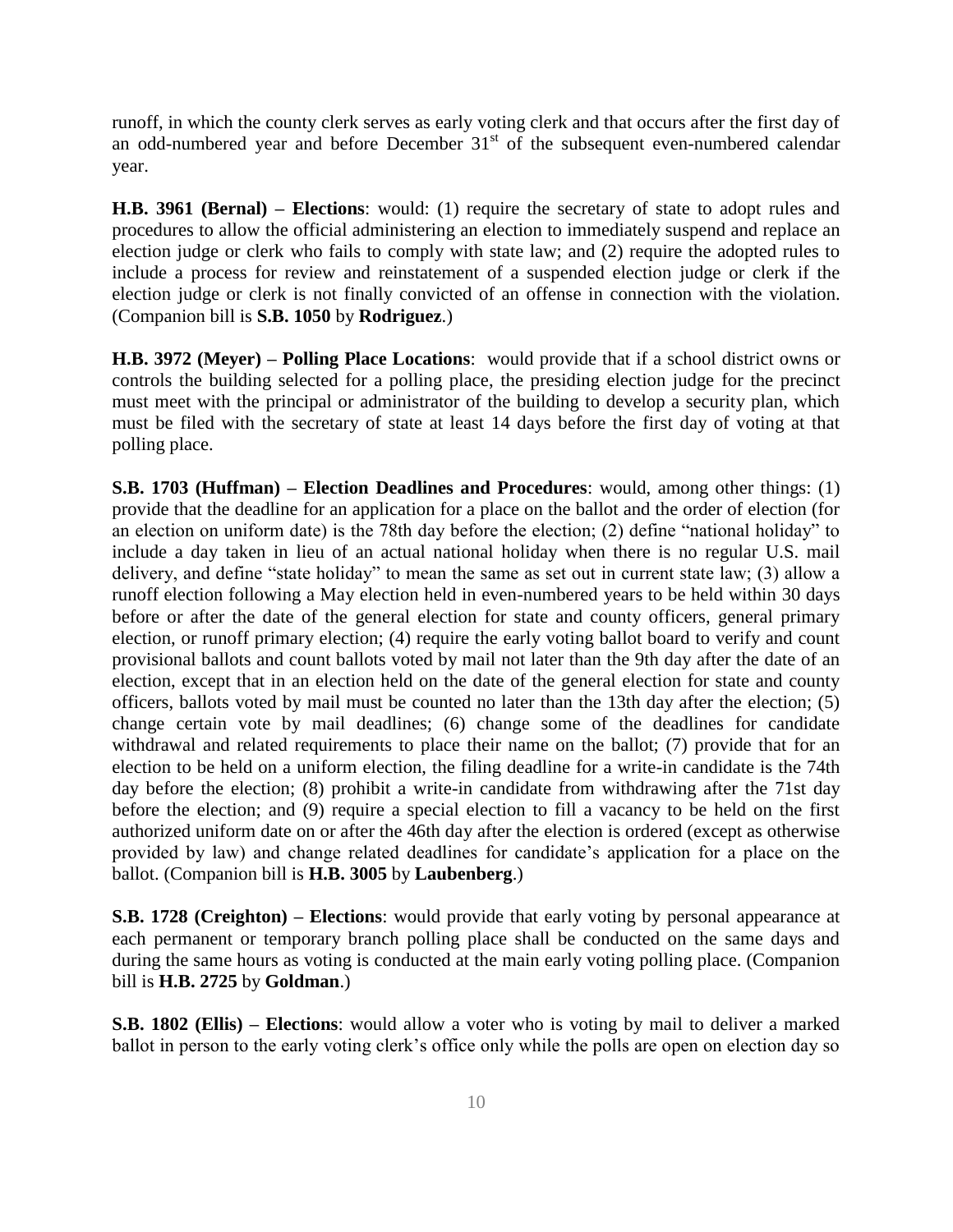long as the voter who delivers the ballot presents an acceptable form of identification. (Companion bill is **H.B. 1308** by **Schofield**.)

### **Open Government**

**H.B. 3041 (M. White) – Transparency**: would require a city that maintains a website to post, as soon as possible after an expenditure is approved, each fiscal impact document (a document analyzing the fiscal impact of the potential expenditure) created or used by the city that relates to an expenditure of more than \$50,000.

**H.B. 3997 (Elkins) – Open Government Enforcement**: would: (1) authorize the attorney general to prosecute violations of the Texas Open Meetings Act if a district or county attorney declines to do so; and (2) authorize a person to file a complaint under the Texas Public Information Act (PIA) with either the attorney general or the district or county attorney, and authorize the attorney general to prosecute PIA violations if a district or county attorney declines to do so.

**S.B. 1874 (Whitmire) – Criminal History Record Information**: would adopt the Modern Electronic Records in Texas (MERIT) Act, which regulates access to criminal history record information and other records of involvement in the criminal justice system.

**S.B. 1960 (Hinojosa) – Bulk Criminal History Record Information**: would: (1) require a clerk of a municipal court (among others) that receives a bulk criminal history record information (CHRI) request concerning Class A, Class B, or felony offenses for which a final judgment has been rendered to deny the request and provide the requestor with instructions for submitting the request to the Department of Public Safety; and (2) require a clerk of a municipal court (among others) that grants a bulk CHRI request concerning Class C offenses for which a final judgment has been rendered or offenses that are pending final disposition to: (a) maintain a record of the name and contact information of the requestor and the most recent date CHRI was provided to the requestor; and (b) publish the record on the clerk's website or, if no website, prominently display the record in a public area of the clerk's place of business. (Companion bill is **H.B. 2700** by **S. Thompson**.)

#### **Other Finance and Administration**

**H.B. 3097 (Paul) – Municipal Management Districts**: would impose various detrimental restrictions on municipal management districts.

**H.B. 3654 (Murphy) – Local Debt**: would: (1) require every political subdivision to prepare an annual financial report that contains financial information for each city fund, as well as various types of information relating to the city's debt obligations; (2) provide that an alternative to preparing a report under (1), above, would be for the political subdivision to provide all fund and debt information to the comptroller and have the comptroller post the information on the comptroller's official website; (3) require every political subdivision to maintain an internet website to post the financial report required by (1), above, except that a city or county with a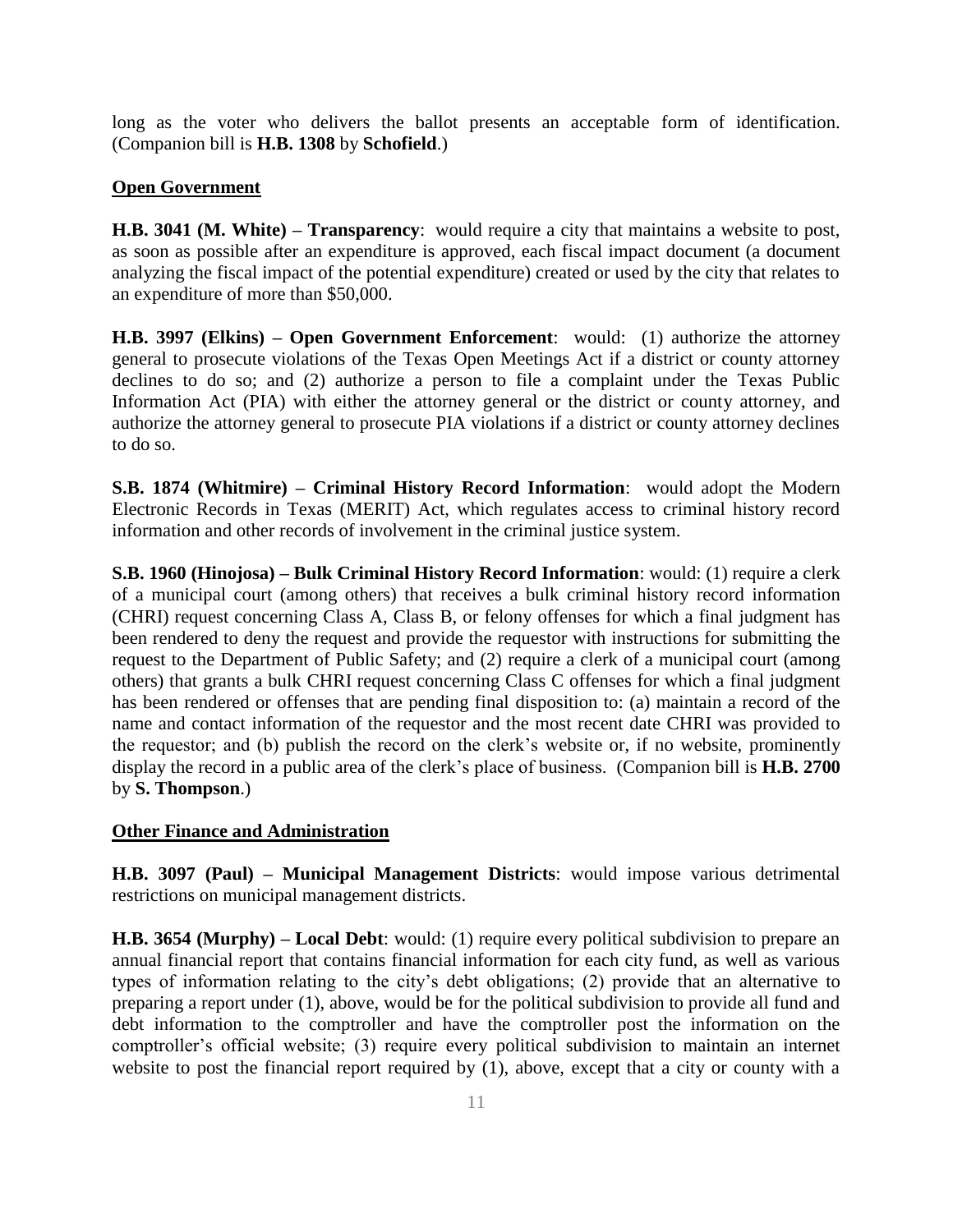population of 2,000 or less could post the report on a social media or other website in which the political subdivision controls the content of the posting; and (4) provide that, except in a case of a public calamity, a case in which the issuer needs to act to protect the health of the residents, a case of unforeseen damage to public equipment or property, or to comply with a state or federal regulation, a city may not issue a certificate of obligation if the voters voted down a bond proposition for the same purpose within the preceding three years. (Companion bill is **S.B. 1042** by **Bettencourt**.)

**H.B. 3713 (Schaefer) – Municipal Licenses:** would: (1) prohibit a city from: (a) having more stringent licensing requirements for an occupation than that required by the state; or (b) requiring an occupational license; and (2) invalidate any ordinance that violates that prohibition.

**H.B. 3789 (Geren) – Financial Statements**: would change the content requirements of a personal financial statement that must be filed by certain city officers and candidates in cities with a population of 100,000 or more in regard to the information that must be disclosed about certain contracts and paid relationships with public entities. (Companion bill is **S.B. 736** by **V. Taylor**.)

**H.B. 3795 (Raymond) – Scrap Tires**: would: (1) require a retail seller to contract for the transportation of scrap tires only with a licensed scrap tire transporter; (2) require an individual who stores scrap tires to store them in a fully enclosed area or container that must be made secure by locking; (3) provide a civil penalty for a retail seller who fails to properly dispose of scrap tires; and (4) create a criminal offense for a person that recklessly fails to properly dispose of scrap tires. (Companion bill is **S.B. 1242** by **Rodriguez**.)

**H.B. 3811 (S. Thompson) – Payday Lending**: would make several consumer-friendly amendments to the state law relating to payday lenders that would likely preempt municipal ordinance provisions.

**H.B. 3812 (S. Thompson) – Auto Title Lending**: would make several consumer-friendly amendments to the state law relating to auto title lenders that would likely preempt municipal ordinance provisions.

**H.B. 3824 (Capriglione) – Payday and Auto Title Lending**: would make several consumerfriendly amendments to the state law relating to payday and auto title lenders that would likely preempt municipal ordinance provisions.

**H.B. 3839 (Deshotel) – Gambling**: would authorize certain forms of gambling and provide that a portion of a gaming tax on casinos be used to fund the Texas Windstorm Insurance Association. (See **H.J.R. 142**, below.)

**H.B. 3866 (Isaac) – Gun Shows**: would, in regard to gun shows, prohibit a city from: (1) refusing to lease a public facility for a show; (2) charging a fee that is more than the lowest fee charged to other public facility lessees; (3) charging additional fees, service charges, or other taxes not imposed on other public facility lessees; (4) imposing any terms, conditions, or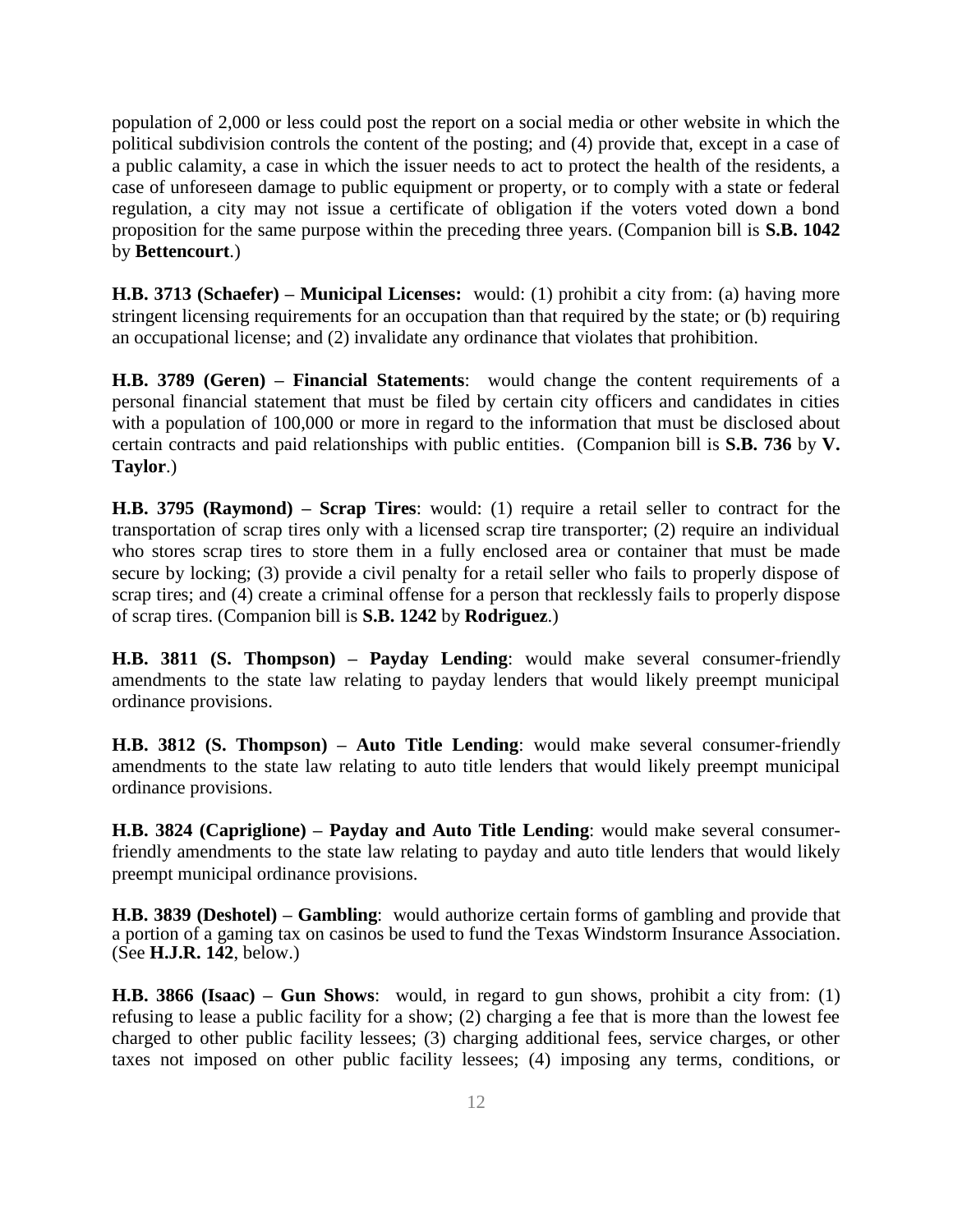requirements not imposed on other public facility lessees; and (5) imposing a restriction on the transfer or sale of a firearm that is not required by federal or state law.

**H.B. 3871 (Isaac) – Fiscal Transparency**: would, for a political subdivision that has a budget greater than \$100 million: (1) require the governing body to establish and maintain an electronic format for accessing financial information regarding the political subdivision's annual budget, check register, tax-supported debt, revenue-supported debt, unfunded pension liabilities, and unfunded other post-employment benefit liabilities; (2) require the political subdivision to post the information described by (1), above, on the political subdivision's website; (3) require the format for a political subdivision's annual budget to provide a display in pie charts or other graphical representations of the political subdivision's revenue, taxes, and total spending; (4) require the format for a political subdivision's check register to: (a) provide a searchable database that must include the check number or other payment identification, date, amount, description, and payee; and (b) allow a person to sort information in ascending and descending order, ascertain through a single search the payments made to any payee, and download information yielded by a search of the database;  $(5)$  require the format of a political subdivision's debt information to be presented as the total of the outstanding principal of the debt and any interest and fees that will accrue over the remaining term of the debt; and (6) provide that a political subdivision may not charge a fee to access the information described by the bill.

**H.B. 3890 (Stephenson) – Retirement Benefits:** would prohibit a retirement system, including the Texas Municipal Retirement System, from offering spousal benefits to a same-sex spouse or partner.

**H.B. 3893 (Canales) – Grand Jury Proceedings**: would: (1) require that an entire grand jury proceeding be recorded if the accused person is employed by the state or a political subdivision of the state and the offense is alleged to have been committed during the course and scope of the person's duties as an employee; and (2) make the recording in (1), above, subject to public release if the grand jury finds no bill of indictment.

**H.B. 3935 (Fletcher) – Law Enforcement Grants:** would instruct the Texas Commission on Law Enforcement to try to obtain state and federal funds to help local police departments provide training to military veterans.

**H.B. 3952 (Guillen) – Dangerous Wild Animals**: would make various changes to the law regarding the registration and regulation of dangerous wild animals, including: (1) removing a city animal control office from much of the process and providing for increased involvement of the sheriff's office of the county where a dangerous wild animal is kept; (2) giving the Department of State Health Services duties and oversight of dangerous wild animals; (3) removing certain animals from the definition of "dangerous wild animal," deleting many of the entities excepted from the registration and regulation requirements, and imposing the registration requirement only on a person who owns, possesses, harbors, or has custody/control of an animal for more than 30 days; and (4) adding that it is an offense to allow a member of the public to come into direct contact with a dangerous wild animal.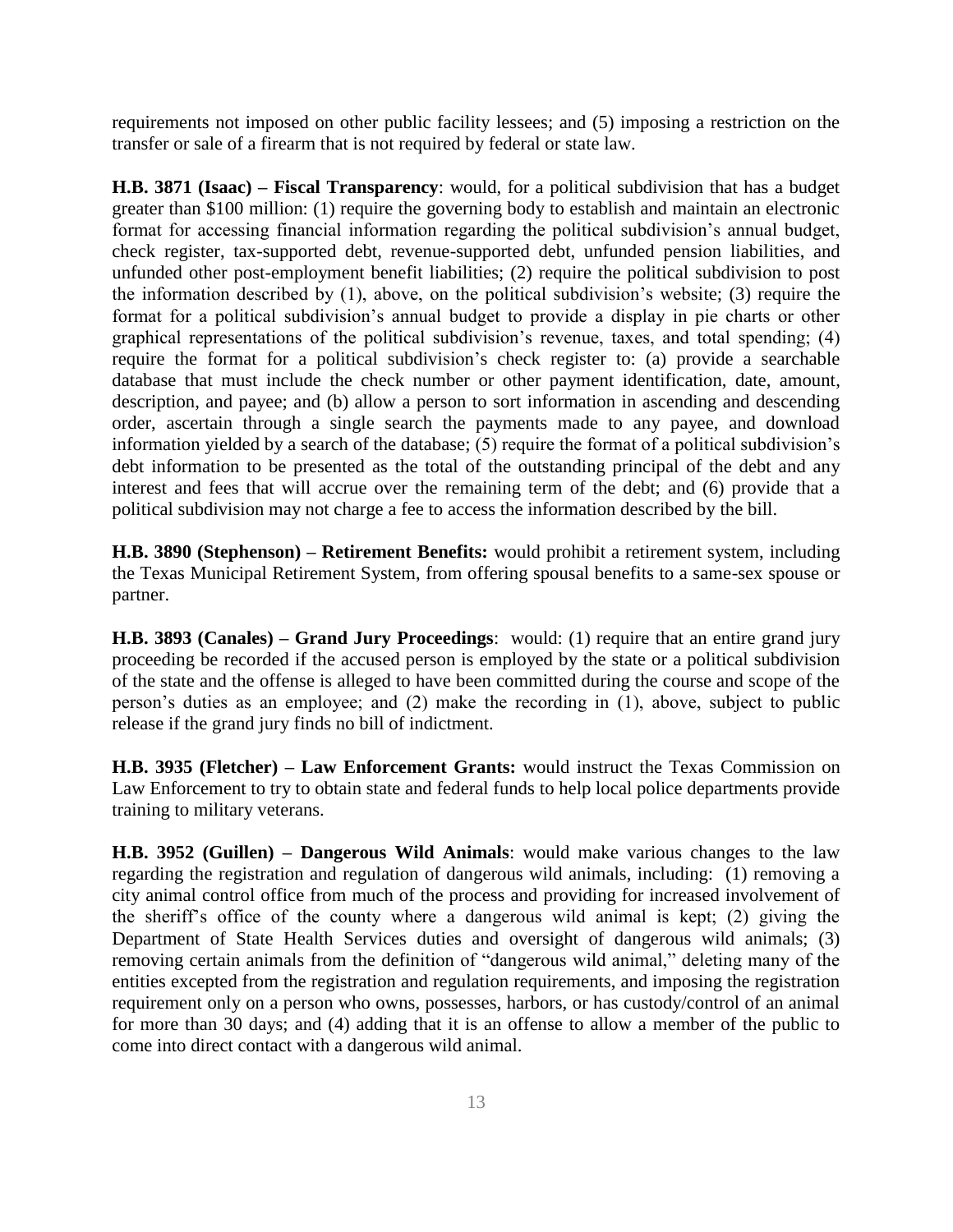**H.B. 4020 (Raymond) – Identity Theft**: would: (1) prohibit a city that accepts an access device from retaining (or retaining beyond a certain time frame) the card security code, the PIN verification code, or the full contents of any track of magnetic strip data, and provide that the city violates this provision if its service provider retains this data; and (2) provide for costs and damages to be paid to a financial institution for a violation of (1), above, if the institution is affected in certain ways by a security breach.

**H.B. 4053 (J. White) – Annual Financial Report**: would require a political subdivision that maintains a website to post continuously on the website the most recent comprehensive annual financial report or a comparable financial statement prepared by the political subdivision if the political subdivision is not required to prepare a comprehensive annual financial report.

**H.B. 4073 (E. Rodriguez) – Payday and Auto Title Lending**: would make several consumerfriendly amendments to the state law relating to payday and auto title lenders.

**H.B. 4085 (E. Rodriguez) – Disasters:** would: (1) require a governing body of political subdivision, including a city, to declare a local state of disaster if the presiding officer finds the need for the declaration; (2) create a single intake point for persons affected by a disaster at the Division of Emergency Management; and (3) require the Division of Emergency Management to created a list of needs for those affected by the persons and persons assisting with disaster relief.

**H.B. 4090 (Johnson) – Metal Recycling**: would: (1) require a metal recycling entity to report to the Texas Department of Licensing and Regulation (TDLR) each sale or attempted sale of an explosive weapon or explosive component; (2) require the TDLR to use the statewide electronic reporting system that tracks the sale of regulated metal to also track the sale or attempted sale of an explosive weapon or an explosive component; (3) make it a criminal offense for: (a) a person to sell to a metal recycling entity or a metal recycling entity to buy an explosive component or explosive weapon; and (b) a metal recycling entity to store an explosive component or explosive weapon on its premises; (4) authorize a court to order restitution to a city for certain costs related to responding to an offense in (3), above; and (5) authorize TDLR to impose certain administrative penalties in relation to the metal recycling laws. (Companion bill is **S.B. 1194** by **West**.)

**H.J.R. 142 (Deshotel) – Gambling**: would amend the Texas Constitution to authorize certain forms of gambling and provide that a portion of a gaming tax on casinos be used to fund the Texas Windstorm Insurance Association. (See **H.B. 3839**, above.)

**S.B. 19 (V. Taylor) – Ethics**: would, among other things: (1) provide that a person who is a member or annuitant of a public retirement system, holds or held an elected office included in the coverage of the system, and is finally convicted of a felony offense that is related to the person's performance of official duties as an elected officer may not receive a full service retirement annuity; (2) change the content requirements of a personal financial statement that must be filed by certain city officers and candidates in cities with a population of 100,000 or more in regard to the information that must be disclosed about certain contracts; and (3) provide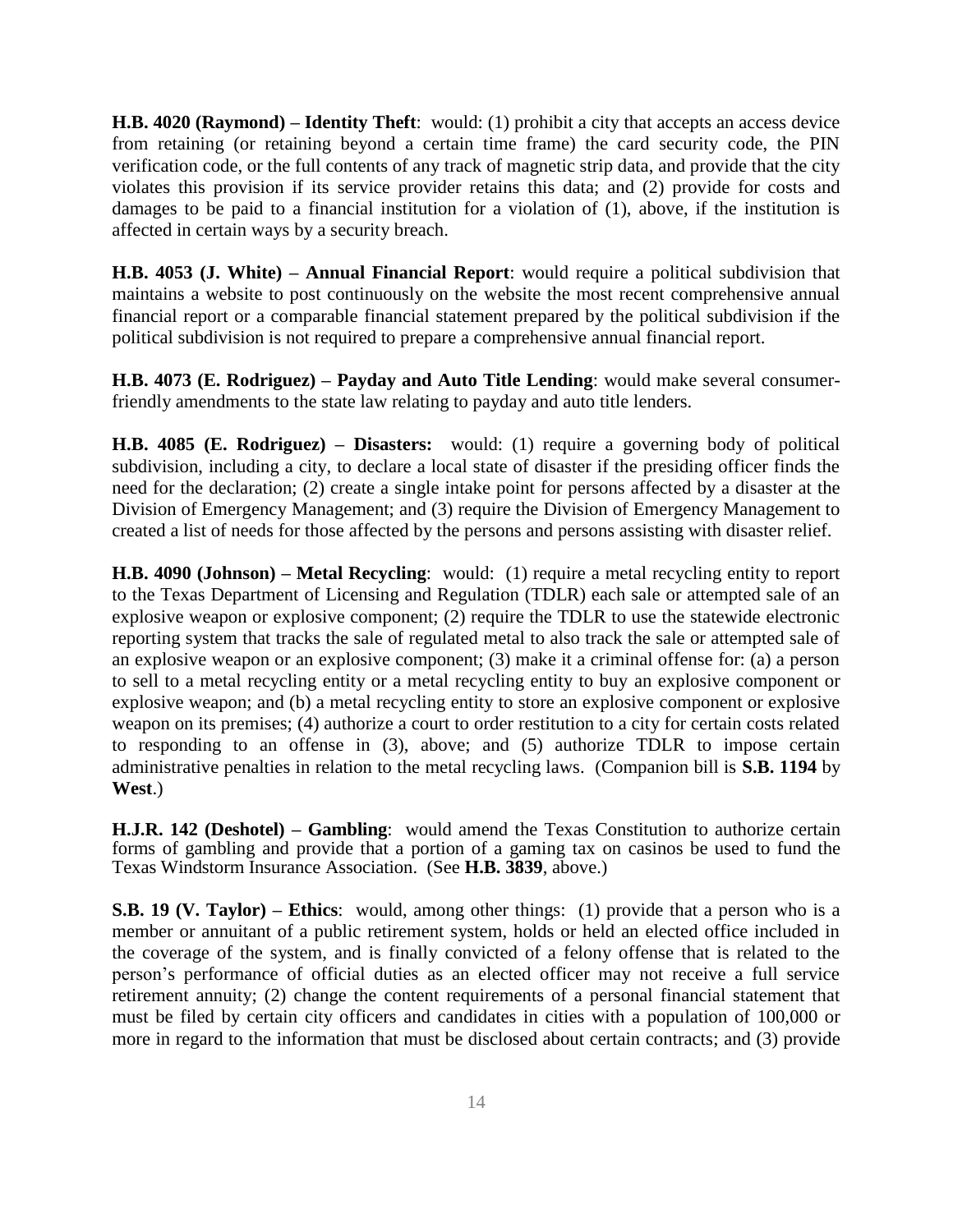that to be eligible to be a candidate for, or elected or appointed to, a public elective office, a person must not be required to be registered as a lobbyist.

**S.B. 1629 (Whitmire) – Synthetic Drugs**: would provide for the civil liability of a person who produces, distributes, sells, or provides or aids in the production, distribution, sale, or provision of certain synthetic substances to another person. (Companion bill is **H.B. 1200** by **Simpson**.)

**S.B. 1650 (Eltife) – Payday and Auto Title Lending**: would make several consumer-friendly amendments to the state law relating to payday and auto title lenders.

**S.B. 1673 (Huffines) – Preemption**: would: (1) prohibit a city from: (a) contradicting or undermining a state law, rule, regulation, permit, or license; (b) adopting or enforcing a local ordinance, rule, or regulation if state law preempts regulation of the subject; (c) adopting or enforcing a local ordinance, rule, or regulation that conflicts with, is more stringent than, or is inconsistent with a state law, rule, regulation, permit, or license; and (d) regulating an activity performed under a license issued by a state agency in such a manner that the activity effectively cannot reasonably be performed in the city or its extraterritorial jurisdiction; (2) authorize a person adversely affected by a violation of (1), above, to file suit against a city; (3) authorize the attorney general to file a suit against a city to enforce the prohibitions in (1), above; (4) provide that a court may award in a civil action brought in relation to (1), above, declaratory relief, injunctive relief, actual damages, attorney's fees, court costs, and other reasonable expenses; and (5) make (1)-(4), above, applicable to an ordinance, rule, or regulation adopted before, on, or after the effective date of the bill.

**S.B. 1780 (Menéndez) – Rabies**: would exempt a veterinarian employed by a city and administering the city's rabies control program from having to establish a veterinarian-clientpatient relationship before administering or supervising the administration of a rabies vaccine. (Companion is **H.B. 1740** by **S. Thompson**.)

**S.B. 1799 (L. Taylor) – Religious Freedom/Gay Marriage**: would provide that: (1) a person (someone who is a conscientious objector to gay marriage) is not subject to liability for declining to: (a) buy, sell, offer, or provide a good or service; (b) enter a contract; (c) hire a person; or (d) take any other discretionary action because of that person's sincerely held religious belief about marriage as only the union of one man and one woman; (2) a government agency may not take any adverse action against any conscientious objector wholly or partly on the basis that the conscientious objector acts or refuses to act based on the beliefs in (1), above; (3) a conscientious objector may assert an actual or threatened violation of this chapter as a claim or defense in a judicial or administrative proceeding and obtain compensatory damages, injunctive relief, declaratory relief, or any other appropriate relief; (4) a conscientious objector who successfully asserts a claim or defense under the bill is entitled to recover:(a) declaratory relief; (b) injunctive relief to prevent the threatened or continued adverse action against the conscientious objector; (c) compensatory damages for pecuniary and nonpecuniary losses; (d) punitive damages; and (e) reasonable attorney's fees, court costs, and other reasonable expenses; (5) a cause of action under the bill has a two year statute of limitations; and (6) sovereign, government, and qualified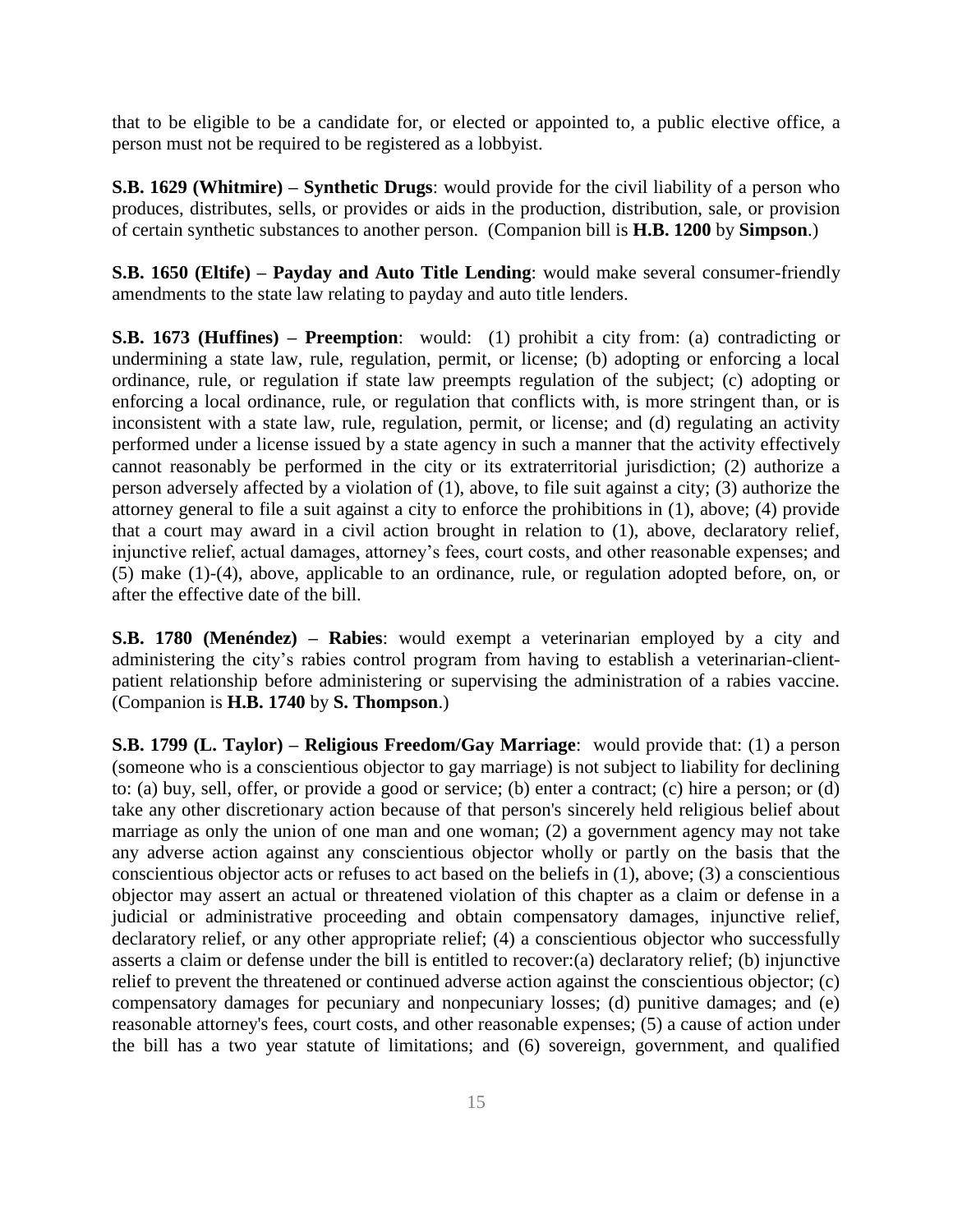immunities to suit and from liability are waived and abolished to the extent of liability created by the bill, and a claimant may sue a government agency or official for damages allowed by the bill.

**S.B. 1806 (Estes) – Preemption**: would: (1) provide that any city charter provision, ordinance, rule, or regulation that conflicts with any provision of state law is null and void; (2) provide that a city charter provision, ordinance, rule, or regulation conflicts with state law if: (a) it is an ordinance that is expressly preempted by state law; (b) it regulates an area in which state law is pervasive and occupies the field; (c) it frustrates the purpose of state law; (d) there is no reasonable construction of the ordinance, rule, or regulation under which it and the state law in question can be given full effect; or (d) it regulates an activity performed under a license issued by the state and either actually or effectively prohibits a person from performing the licensed activity; (3) provide that the list in (2), above, is not intended to be an exhaustive list of the ways a city charter provision, ordinance, rule, or regulation may conflict with state law; (4) authorize the attorney general to bring an action in the name of the state to enforce  $(1)-(3)$ , above; and  $(5)$ provide that a city charter provision, ordinance, rule, or regulation may not ban the provision or sale of a single-use or carry-out paper or plastic bag or require the payment of a fee for a singleuse or carry-out paper or plastic bag.

**S.B. 1862 (Burton) – Lobbying**: would: (1) prohibit a city that imposes a tax from spending public money to directly or indirectly influence or attempt to influence the outcome of any legislation pending before the legislature, except that: (a) an officer or employee of a city could provide information to the legislature upon request; (b) an elected officer of a city could advocate for or against or otherwise attempt to influence the outcome of legislation while acting as an officer of the city; and (c) an employee could advocate for or against or otherwise attempt to influence legislation if it would not require the employee to register as a lobbyist; (2) allow a city to spend public money in the name of the city for membership fees and dues of a nonprofit association or organization of cities only if: (a) a majority of the city council votes to approve membership; (b) the association or organization exists for the betterment of local government and the benefit of all local officials; (c) the association or organization is not affiliated with a labor organization; (d) the association or organization does not directly or indirectly attempt to influence the outcome of any pending legislation; and (e) the association or organization does not directly or indirectly contribute money, services, or other valuable things to a political campaign or endorse a candidate or group of candidates for public office; (3) provide that (2)(d), above, does not prevent a person from providing information for a member of the legislature or appearing before a legislative committee at the request of the committee or a member of the legislature; (4) provide that if a city, association, or organization engages in certain prohibited activities, as described above, that an interested person or the attorney general may seek injunctive or mandamus relief and potentially recover reasonable attorney's fees and costs; (5) provide that a member or group of members of a city council commit a Class B misdemeanor if they conspire to circumvent the prohibitions above; and (6) allow, in some instances, a private person to be awarded a percentage of the proceeds of an action brought under this law.

**S.B. 1911 (Perry) – Animal Shelters**: would, among other things: (1) provide that, at the time a public animal shelter or pound takes possession of an animal, an agent of the shelter or pound may administer a nonprescription vaccine or medicine or a medicine that is not a controlled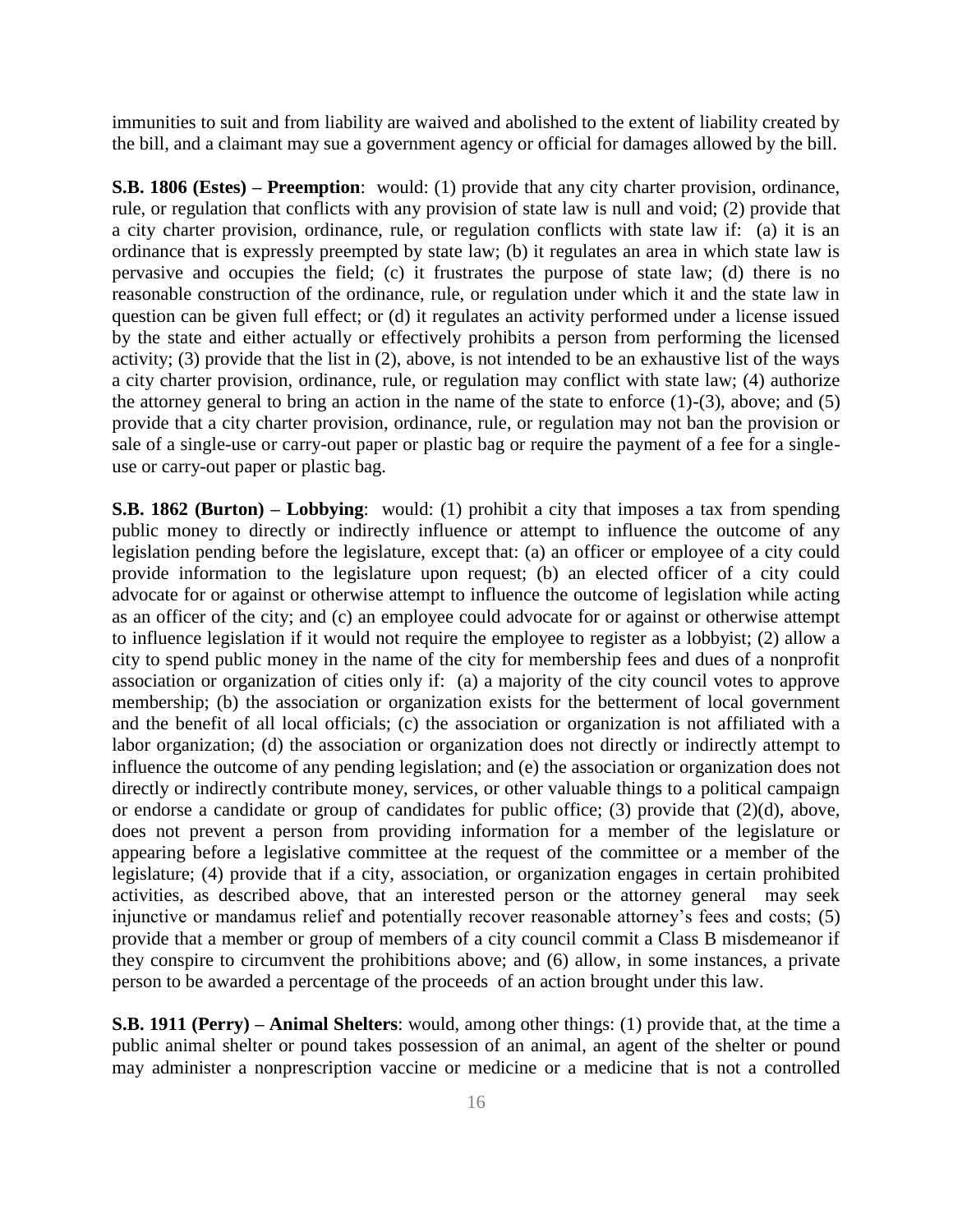substance if: (a) the medicine is necessary to prevent or control a communicable disease or parasite; and (b) the medicine is administered in accordance with certain veterinarian developed protocol; (2) provide that the law governing veterinarians applies to a veterinarian when treating an animal on behalf of or in: (a) a facility that keeps or legally impounds stray, homeless, abandoned, or unwanted animals; and (b) a public or private animal pound, shelter, or humane organization; and (3) provide that certain sterilizations must be performed by a veterinarian or person who is a full-time student of veterinary medicine. (Companion bill is **H.B. 1274** by **Larson**.)

**S.B. 1920 (Watson) – Animal Shelter Personnel**: would exempt from the Veterinary Licensing Act: (1) a person who is an employee, volunteer, or agent of an animal shelter who provides nonsurgical veterinary care or treatment for the animal shelter under the authorization and general supervision of a veterinarian or under a protocol approved by a veterinarian; and (2) a veterinarian who is employed by or who contracts with an animal shelter, with or without pay, while the veterinarian is providing services to the animal shelter. (Companion bill is **H.B. 859** by **E. Rodriguez**.)

**S.B. 1969 (Huffman) – Financial Statements**: would, in cities with a population of 100,000 or more: (1) permit a financial statement to be filed by electronic mail, pursuant to guidelines prescribed by the city secretary or clerk; and (2) provide for the timeliness of filing a statement.

**S.B. 1994 (Bettencourt) – Public Retirement System:** would: (1) allow a city that has its own, statutorily-created pension system to change the provisions of its pension by ordinance if: (a) it can 100 percent fund the change by the end date of the fiscal year; (b) provisions only affect an individual who retires after December 2015; and (2) allow an ordinance adopted under the bill to preempt state law.

#### **Municipal Courts**

**H.B. 3855 (Moody) – Capias Pro Fine**: would allow a peace officer to bring a defendant before another justice court in the same county or another municipal court in the same territorial jurisdiction that has concurrent jurisdiction with the court that issued a capias pro fine instead of placing the defendant in jail. (Companion bill is **S.B. 1040** by **Rodriguez**.)

**H.B. 4003 (Laubenberg) – Juvenile Court Records**: would require the custodian of a juvenile record or file to redact any personally identifiable information about a victim of the child's delinquent conduct or conduct indicating a need for supervision who was under 18 on the date the conduct occurred. (Companion bill is **S.B. 1265** by **Taylor**.)

**H.B. 4103 (Guillen) – Judges**: would provide that a judge that continues to serve, absent action by the appointing authority, may continue to perform the duties of the office without taking an additional oath of office.

**H.B. 4104 (Guillen) – Municipal Court Appeals**: would provide that in misdemeanor cases on appeal from a municipal court, the fine imposed is paid into the municipal treasury.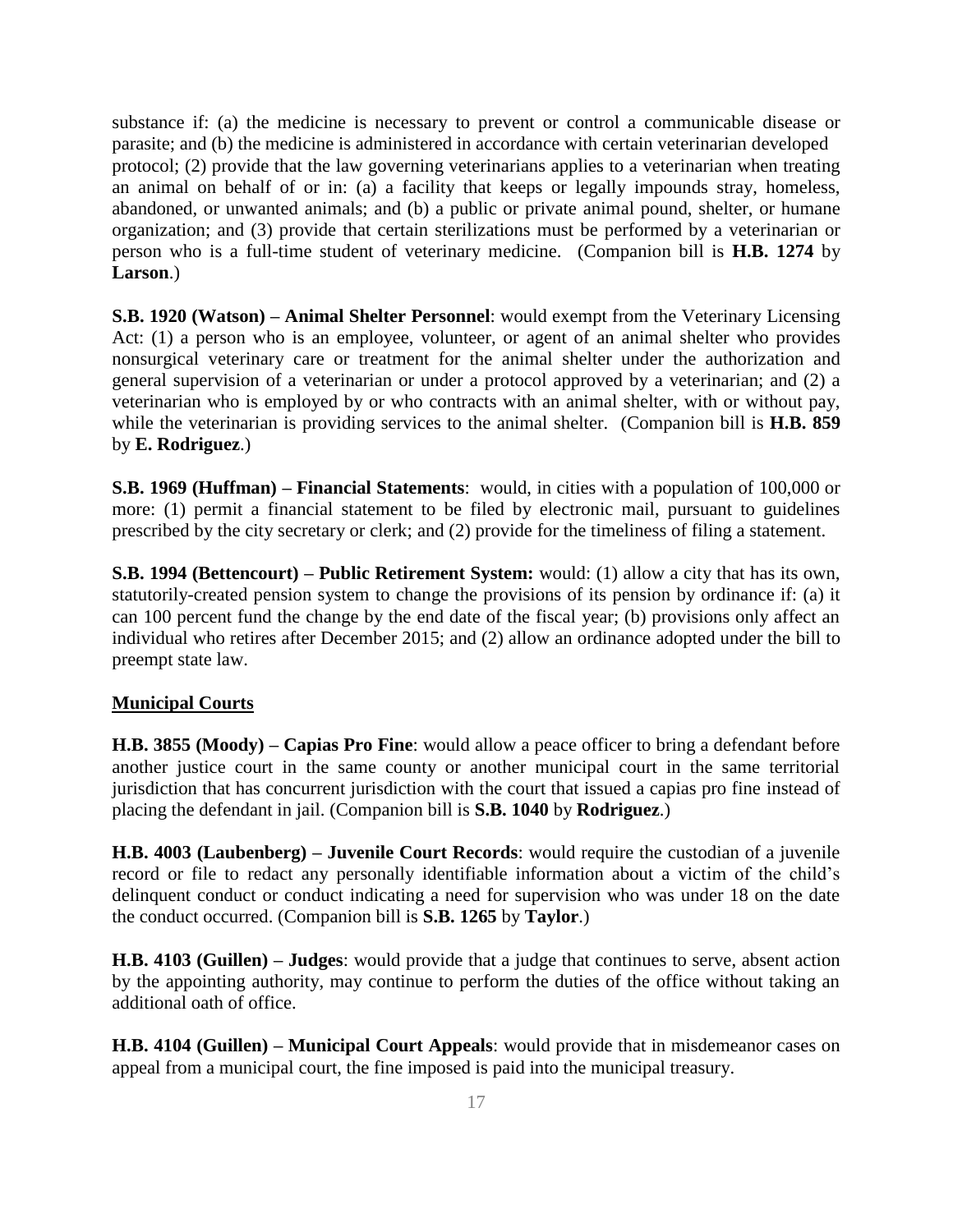**S.B. 1644 (West) – Expunction**: would qualify a Class C misdemeanor for immediate expunction of all records and files relating to the charge, if the charge was dismissed pursuant to a plea bargain agreement, in the interest of justice, or the person completed a deferred disposition.

**S.B. 1740 (Hinojosa) – Bond Review**: would allow a judge of a district or county court, on the motion of the defendant, to review and modify the defendant's bail bond set by a municipal court judge.

**S.B. 1922 (Watson) – Court Cost**: would: (1) impose a \$150 or \$375 court cost on the violations of Driving without a License and Driving while License Invalid that will be deposited by the comptroller to the designated trauma facility and emergency medical services account; and (2) permit a city to retain five percent of the money collected as a service fee for the collection of the court cost.

**S.B. 1923 (Watson) – Court Cost**: would: (1) impose a \$50 or \$100 court cost on various Transportation Code violations that will be deposited by the comptroller to the designated trauma facility and emergency medical services account; and (2) permit a city to retain five percent of the money collected as a service fee for the collection of the court cost.

#### **Community and Economic Development**

**H.B. 3666 (Workman) – Emergency Services Districts**: would authorize an emergency services district to withdraw from the territory of a metropolitan rapid transit authority.

**H.B. 3701 (Guillen) – Comprehensive Development**: would provide that: (1) the governing body of a city shall adopt by resolution or ordinance a comprehensive plan that details current and future land uses and serves as a basis for making planning or zoning decisions of the city; (2) the governing body shall review its comprehensive plan from time to time; (3) the governing body shall appoint an advisory committee to make recommendations regarding the adoption, amendment, and review of its comprehensive plan; (4) the advisory committee is composed of at least five members appointed by a majority vote of the governing body, and at least 40 percent of the membership of the advisory committee must be representatives of the real estate, development, or building industries who are not employees or officials of a political subdivision or governmental entity; (5) the advisory committee shall issue a written report to the governing body detailing its findings and recommendations regarding the comprehensive plan; (6) the governing body may not adopt or amend the comprehensive plan until it conducts at least one public hearing on the recommendations made by the advisory committee, and may not amend or adopt the comprehensive plan before the 30th day after the date the governing body receives the advisory committee's report, unless each of the landowners affected by the plan or amendment consents to the plan or amendment; (7) at the public hearing, a landowner may object to any land use applied to the landowner's tract by the comprehensive plan; (8) if a landowner's tract has not been sold or developed in conformity with a comprehensive plan for land use within five years after adoption or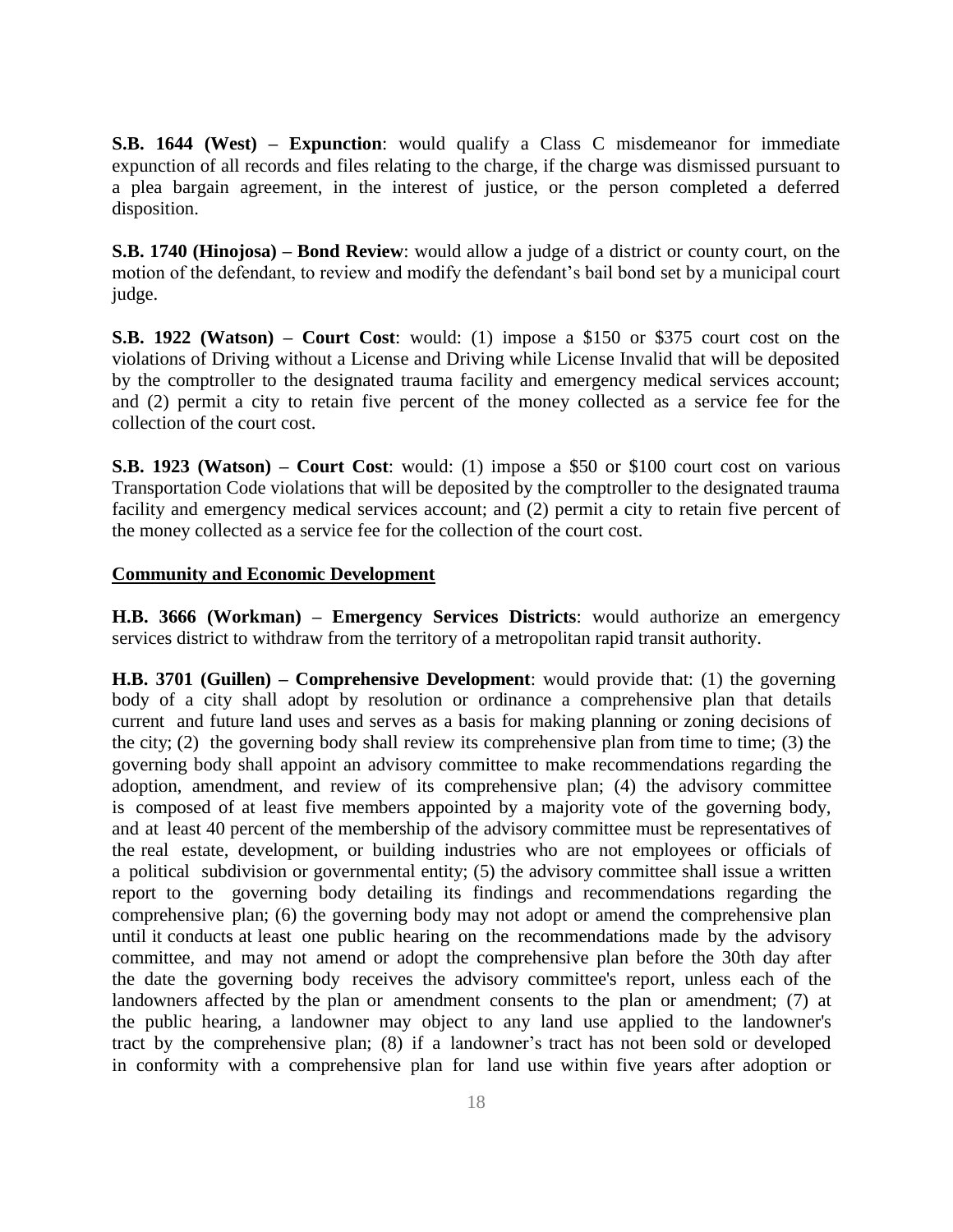amendment of the plan, a landowner may petition the governing body of the city to designate the landowner's tract on the comprehensive plan for land use for a less intense use or uses chosen by the landowner; (9) if the governing body fails or refuses to amend the comprehensive plan for land use in accordance with a landowner's petition, the landowner may file suit in the district court in the county where the tract is located to enforce by mandamus or declaratory judgment the landowner's rights under the bill; and (10) the bill's provisions are retroactive. (Note: this bill is sought by a particular developer each session to punish one particular city. However, it would apply to every city in the state.)

**H.B. 3808 (Rodriguez) – Military Preparedness Commission Grants**: would provide that the Texas Military Preparedness Commission: (1) may provide a loan or financial assistance to a defense community for an economic development project that minimizes the negative effects of a base realignment process that occurred during the year 1995 or later; and (2) the assistance may not be less than \$50,000 or more than \$5 million.

**H.B. 3827 (Elkins) – Tax Increment Financing**: would: (1) provide that a city ordinance designating a reinvestment zone must provide that the reinvestment zone terminates not later than the tenth anniversary of the date on which the ordinance is adopted; (2) provide that the term of all or any portion of a reinvestment zone may not be extended beyond the tenth anniversary of the date on which the ordinance designating the zone is adopted; (3) prohibit a city from designating a reinvestment zone if more than ten percent of the property in the proposed zone is used for residential purposes or the total appraised value of taxable real property in the proposed zone and in existing reinvestment zones exceeds ten percent of the total appraised value of taxable real property in the city and in the industrial districts created by the city; (4) prohibit the board of directors of a reinvestment zone from adopting, and a city council from approving, and amendment to the project plan if the median appraised value of real property located in the zone equals or exceeds the median appraised value of taxable real property located outside the boundaries of the zone that is within the designating city's corporate boundaries and extraterritorial jurisdiction; and (5) a city may not authorize tax increment bonds and notes unless approved by a majority of voters at an election. (Companion bill is **S.B. 1220** by **Bettencourt**.)

**H.B. 3838 (Smithee) – Economic Development Corporations**: would provide that a Type A economic development corporation may not make an expenditure in the amount of \$50,000 or more unless: (1) the corporation first publishes notice of the expenditure on the publicly accessible website of the authorizing city or in a newspaper of general circulation in the authorizing city; and (2) the authorizing city approves the expenditure, not earlier than the seventh day after the date notice is published.

**H.B. 3869 (Miles) – Housing Authority Commissioners**: would: (1) allow a public housing authority commissioner (commissioner) to be a person who is directly assisted by the authority through its housing choice voucher program; (2) impose special requirements regarding the appointment of a commissioner in a city with a population over 2,000,000; and (3) limit the ability of certain commissioners to participate in certain votes or discussions.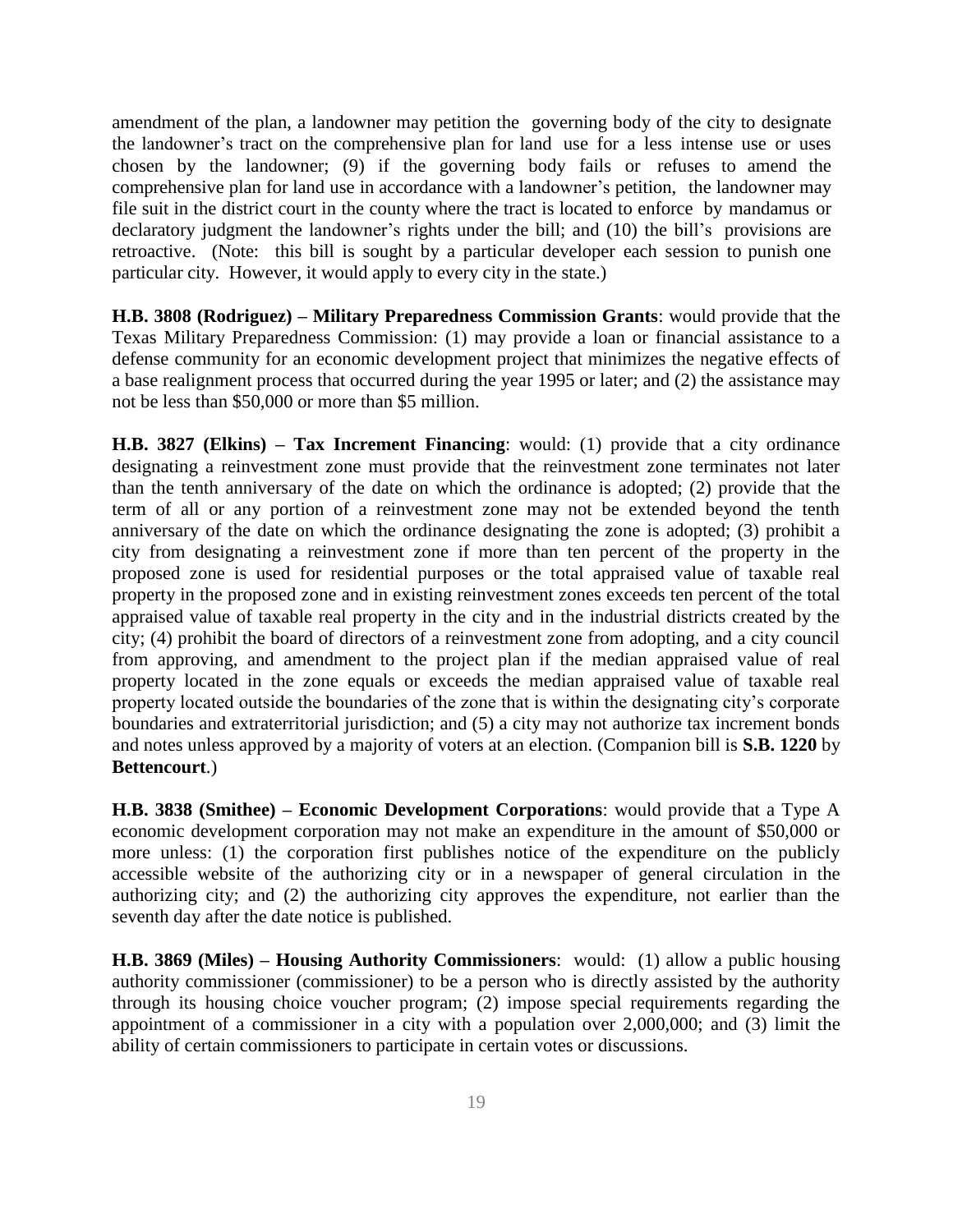**H.B. 3876 (Workman) – Permit Vesting:** would provide, in relation to the permit vesting statute (Chapter 245, Local Government Code) that: (1) a fee imposed by a regulatory agency to review an application for determination of the applicability of the statute to the applicant's project may not exceed \$250; (2) a permit applicant may request mandatory mediation regarding any regulatory agency determination that this chapter does not apply to the applicant's project; and (3) a political subdivision that has been found by a court to have violated the statute is liable for the permit applicant's attorney's fees and administrative and court costs and the applicant's portion of the cost of any mediation that did not result in an agreement.

**H.B. 3984 (Romero) – Impact Fees**: would: (1) require a city to assess and collect an impact fee for new development in the city in an amount per service unit that is not less than the total of: (a) 20 percent of the maximum fee per service unit under current law, and (b) five percent of the per service unit cost of any projected roadway facility capital improvements that are the responsibility of the Texas Department of Transportation (TxDOT); (2) require that a city remit monthly to TxDOT the amount collected under (1), above, which shall be held in a special account by TxDOT and used only for the improvements identified in the capital improvement plan; (3) provide that the use and refunding of fees by a city apply to TxDOT for funds received under (2), above; and (4) require a city to adopt a capital improvement plan by January 1, 2016.

**H.B. 3988 (Geren) – Eminent Domain**: would provide that: (1) the state comptroller shall create and make accessible on the Internet a detailed eminent domain database with information regarding public and private entities authorized by the state to exercise the power of eminent domain; (2) the comptroller may consult with the appropriate officer of, or other person representing, each entity to obtain the information necessary to operate and update the eminent domain database; (3) the comptroller shall update information in the eminent domain database regarding eminent domain authority by each entity at least annually; and (4) an entity shall transmit records and other information specified by the bill to the comptroller at least annually for purposes of providing the comptroller with information to operate and update the eminent domain database. (Companion bill is **S.B. 1812** by **Kolkhorst**.)

**H.B. 3993 (Rose) – Affordable Housing**: would: (1) for purposes of the Texas Urban Renewal Law, define "affordable housing" as housing affordable to those earning 70 percent or less of the median family income, define "urban renewal activities" to include the transfer of property to an affordable housing nonprofit or foundation, and allow a city to transfer real property for less than fair market value to certain public or private nonprofit corporations or foundations; (2) allow "Chapter 380" loans and grants of real property and affordable housing; and (3) allow a home rule city with a population of more than 100,000 to create a Chapter 380 program for the grant of real property to certain nonprofits to provide affordable housing. (Companion bill is **S.B. 1895** by **West**.)

**H.B. 4022 (Dukes) – Fair Housing**: would: (1) prohibit housing discrimination under the Texas Fair Housing Act on the basis of military status or sexual orientation; and (2) prohibit the Texas Workforce Commission from deferring proceedings and referring a complaint under the Texas Fair Housing Act to a city in which alleged discrimination occurs if the city does not have laws that prohibit the alleged discrimination.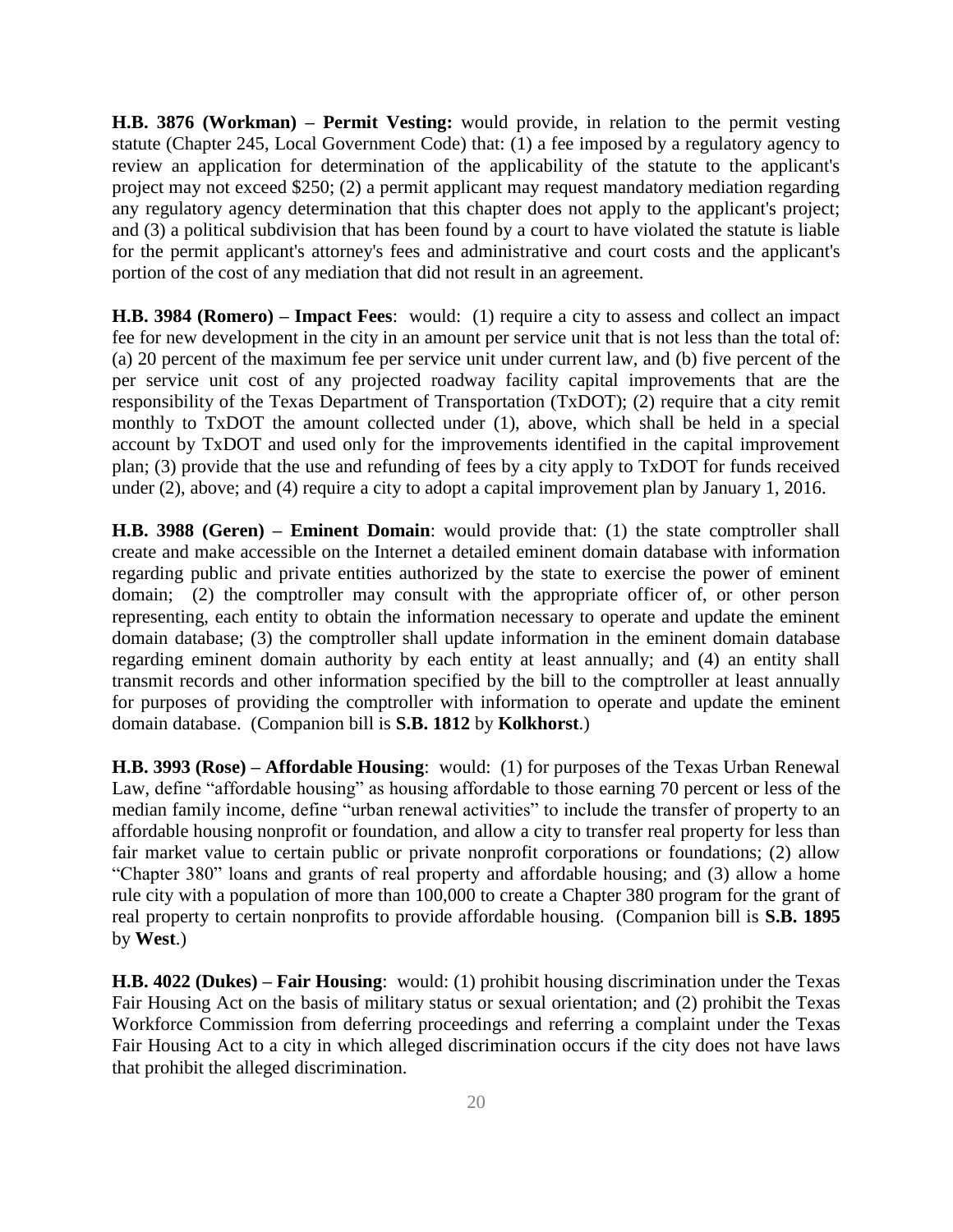**H.B. 4052 (J. White) – Economic Development Agreements**: would require a political subdivision that maintains a website to post on the website each economic development agreement that the political subdivision enters into continuously from the date the agreement is executed until the date the agreement expires.

**S.B. 1635 (Lucio) – Safe Home Program**: would provide that the sales tax imposed on a manufactured house be deposited into a subaccount of the housing trust fund (along with certain other funds) to be used for establishing a Texas Department of Housing and Community Affairs grant and loan program for the demolition and replacement of substandard owner-occupied single-family homes.

**S.B. 1636 (Lucio) – Safe Home Program**: would provide that the sales tax imposed on a manufactured house be deposited into separate funds to be used for establishing a Texas State Affordable Housing Corporation grant and loan program for the demolition and replacement of substandard owner-occupied single-family homes.

**S.B. 1639 (Campbell) – Annexation**: would completely rewrite the Municipal Annexation Act to severely curtail the ability of cities to annex property. Specifically, the bill would provide – among many other things – that:

- 1. A city may annex an area with a population of less than 200 only if the city obtains consent to annex the area through a petition signed by: (a) more than 50 percent of the registered voters of the area; and (b) if the registered voters of the area do not own more than 50 percent of the land in the area, more than 50 percent of the owners of land in the area.
- 2. In no case may a city annex an area with a population of less than 200 without approval of a majority of the voters voting at an election called and held for that purpose if a petition protesting the annexation is signed by a number of registered voters of the municipality equal to at least 50 percent of the number of voters who voted in the most recent municipal election and is received by the secretary of the city.
- 3. A city may annex an area with a population of 200 or more only if the following conditions are met, as applicable: (a) the city holds an election in the area proposed to be annexed at which the qualified voters of the area may vote on the question of the annexation, and a majority of the votes received at the election approve the annexation; and (b) if the registered voters of the area do not own more than 50 percent of the land in the area, the city obtains consent to annex the area through a petition signed by more than 50 percent of the owners of land in the area.
- 4. A city may annex an area if each owner of land in the area requests the annexation if: (a) the governing body of the city first negotiates and enters into a written agreement for the provision of services in the area with the owners of land in the area (the city is not required to provide a service that is not included in the agreement); and (b) the governing body of the city conducts at least two public hearings (the hearings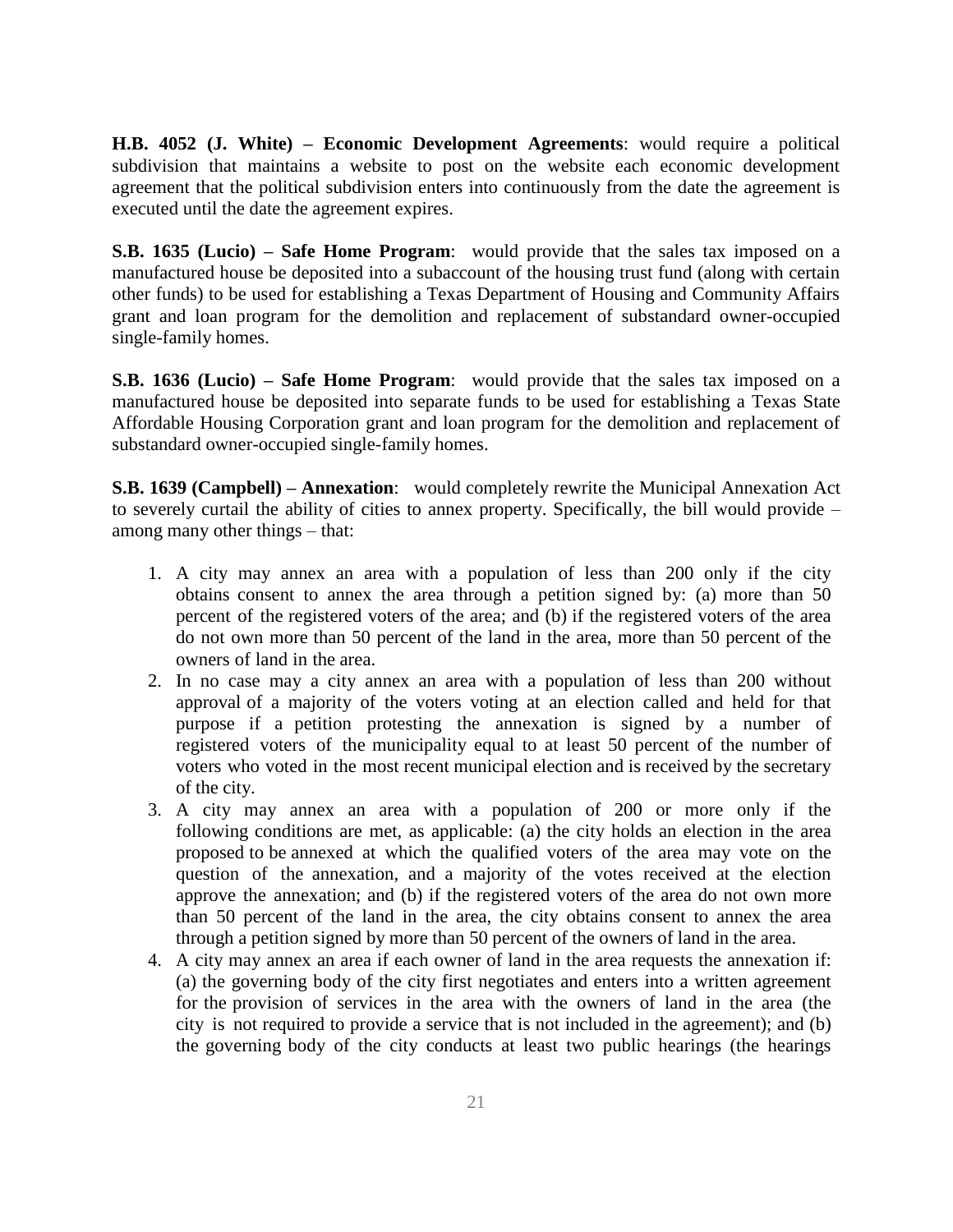must be conducted not less than 10 business days apart, and during the final public hearing, the governing body may adopt an ordinance annexing the area).

- 5. Beginning September 1, 2015, a city may not annex an area for the limited purposes of applying its planning, zoning, health, and safety ordinances in the area, regardless of any authority granted by a home rule charter.
- 6. The procedures for the annexation of a special district are modified, including providing that, beginning September 1, 2015, a strategic partnership agreement may not provide for limited purpose annexation.

(Companion bill is **H.B. 2221** by **Huberty**.)

**S.B. 1679 (Huffines) – Building Codes**: would provide that, when a city adopts procedures to adopt amendments to the International Building Code or any other building code, those procedures must include: (1) the preparation of a cost-benefit analysis of each amendment; and (2) two public hearings on each amendment. The bill would also provide that (1) and (2) must be completed prior to any building code or building code amendment being adopted.

**S.B. 1758 (L. Taylor) – Windstorm Insurance**: would provide that the Texas Insurance Commissioner shall by rule establish guidelines that the Texas Windstorm Association will use to settle claims.

**S.B. 1785 (Campbell) – Property Rights**: would amend the Texas Private Real Property Rights Preservation Act, which applies only to a city regulation in the extraterritorial jurisdiction (ETJ) that is not uniformly applicable throughout the ETJ, to provide that a real property owner has a vested right in property uses that is protected under the Texas Constitution.

**S.B. 1895 (West) – Affordable Housing**: this bill is identical to **H.B. 3993**, above.

**S.B. 1924 (Eltife) – Highway Rights-of-Way**: would provide that: (1) the Texas Transportation Commission shall establish a landscape management program that shall include: (a) a process for submitting and approving a request for landscape management, including appropriate fees; (b) an appeals process for approval or denial of a request for landscape management; and (c) a method by which the applicant may mitigate landscape management by either providing in-kind replacement of any vegetation removed or reimbursing the department for its value; (2) a person may not perform landscape management unless approved by the commission; and (3) a person commits an Class C misdemeanor if the person performs landscape management without first obtaining approval of the commission.

**S.B. 1972 (Huffman) – Major Events Security Grant Program**: would create a grant program to provide money to cities and counties for security at major events that: (1) are held annually; (2) have a total economic impact on the local economy of more than \$300 million; and (3) serve a state purpose or a public purpose of the development and diversification of the economy, the elimination of unemployment or underemployment, or the development or expansion of commerce. (Companion bill is **H.B. 1860** by **Hunter**.)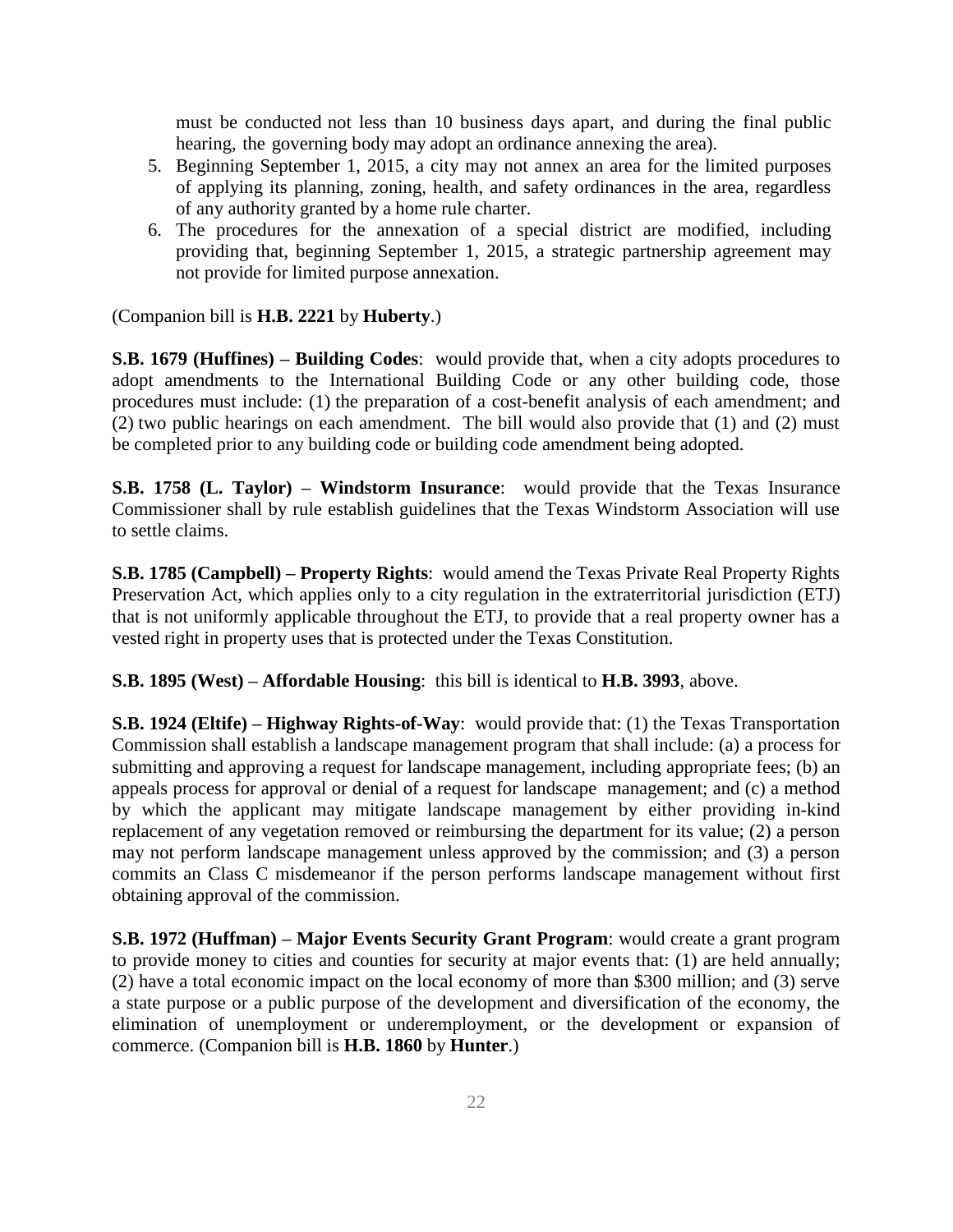#### **Personnel**

**H.B. 3584 (Scott Turner) – E-Verify:** would: (1) require a governmental entity, including a city, to either: (a) enroll in E-Verify for its new employees; or (b) verify status through employee documentation; and (2) authorize the Texas Workforce Commission to adopt rules and forms for implementation of this requirement. (Companion bill is **S.B. 1841** by **Hall.**)

**H.B. 3950 (Schaefer) – Employment Authorizations:** would: (1) make invalid employment authorizations of foreign nationals that were created by the federal executive department and not ratified by Congress; and (2) prohibit an employer, including a city, from employing someone whose authorization is one created as described above. (Companion bills are **S.B. 1801** by **L. Taylor** and **H.B. 4076** by **Fallon**.)

**H.B. 3964 (Fletcher) – Applicant Credit Reports:** would prohibit an employer, including a city, from using the credit report or credit score of a recently returned veteran when making an employment decision.

**H.B. 4070 (Shaheen) – Employment Ordinances:** would: (1) notwithstanding any other provision of state law, a political subdivision, including a city, may not adopt or enforce an order or ordinance pertaining to the subject matter of the Labor Code; (2) preempt all local ordinances, rules, or regulations adopted by a political subdivision, including a city, relating to employment; (3) nullify an order or ordinance adopted by a county, city, or political subdivision before the date this provision becomes law and that violates (1); and (4) to the extent to which there is a conflict between this section and any other section of this Code, this provision controls.

**H.B. 4076 (Fallon) – Employment Authorizations:** this bill is identical to **H.B. 3950**, above. (Companion bill is **S.B. 1801** by **L. Taylor**.)

**H.B. 4091 (Lozano) – Employment Discrimination Complaints:** would extend the statute of limitations for the submission of an employment discrimination complaint from 180 days to 210 days.

**S.B. 208 (Campbell) – Texas Workforce Commission:** would, among other things, repeal the Texas Workforce Commission's authorization to review fire department exams for discrimination. (Companion bill is **H.B. 3294** by **Burkett.**)

**S.B. 1681 (Huffines) – Police Chief Election**: would require nonpartisan retention election for any appointed police chief in a city with a population of 5,000 or more every two years. (See **S.J.R. 55**, below.)

**S.B. 1684 (Huffines) – Concealed Handguns:** would: (1) allow a first responder, including police, fire, and Emergency Medical Services (EMS) personnel, to carry a gun while on duty if he or she takes certain handgun training; (2) create a license with a special designation allowing a first responder to carry a weapon while on duty; (3) prohibit a city from adopting any rule or regulation that prohibits a first responder that has a license under this chapter from carrying a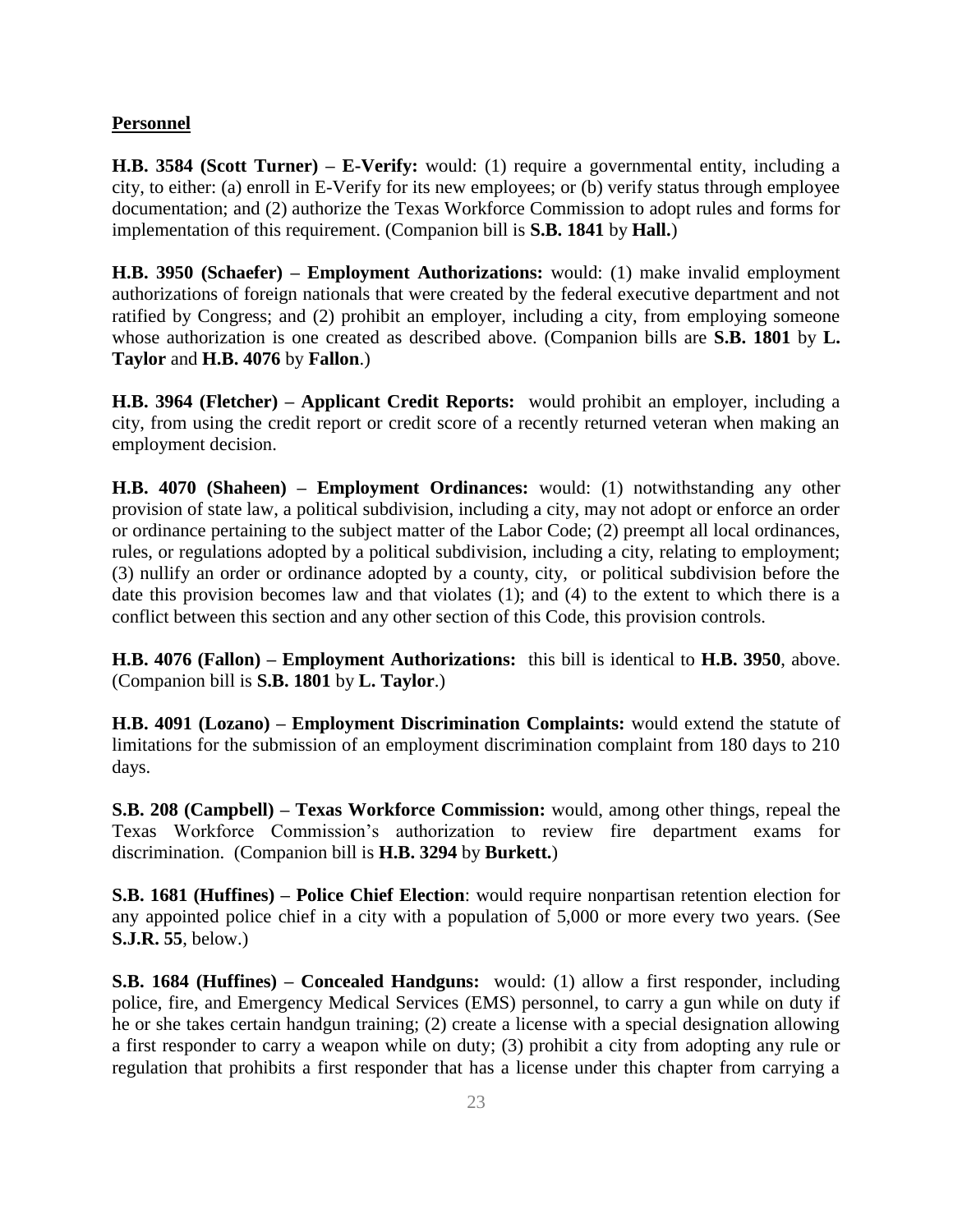gun on duty or storing a gun in a city vehicle; and (4) not create a new cause of action or preclude an existing cause of action.

**S.B. 1768 (Creighton) – Disease Presumption:** would provide that: (1) a firefighter or emergency medical technician (EMT) who has a heart attack or stroke while on duty is presumed to have suffered the illness or death during the course and scope of employment, which means he or she would be covered by workers' compensation for that condition; and (2) a rebuttal made by a government employer regarding disease presumption include a detailed statement of the evidence used to determine that that the disease in question was not caused by the individual's employment. (Companion bill is **H.B. 1388** by **Bohac**.)

**S.B. 1801 (L. Taylor) – Employment Authorizations:** this bill is identical to **H.B. 3950** and **H.B. 4076**, above.

**S.B. 1841 (Hall) – E-Verify:** this bill is identical to **H.B. 3854**, above**.**

**S.B. 1968 (Huffman) – Union Dues:** would: (1) prohibit a city from withholding union dues from an employee's wages except under current statutory provisions allowing such a deduction; (2) limit statutory deductions to fire, police, and EMS employees; and (3) prohibit a collective bargaining or meet and confer agreement from preempting statutory prohibitions on union wage deductions.

**S.J.R. 55 (Huffines) – Police Chief Election:** proposes a constitutional amendment that would require nonpartisan retention elections for a police chief in a city with 5,000 or more in population. (See **S.B. 1681,** above.)

#### **Public Safety**

**H.B. 3668 (Workman) – Wiretapping:** would add arson investigation unit members to the list of law enforcement personnel who can engage in wiretapping. (Companion bill is **S.B. 1838** by **Menendez**.)

**H.B. 3677 (Workman) – Emergency Detention**: would: (1) authorize a peace officer to take a person into custody who has been admitted to a mental health facility, a hospital/hospital emergency room, or emergency medical care facility; (2) authorize a mental health facility, a hospital/hospital emergency room, or emergency medical care facility to detain a person who voluntarily requests treatment or who lacks the capacity to consent to treatment if: (a) the person expresses a desire or attempts to leave before the exam or treatment is complete; and (b) a physician at the facility believes that the person has a mental illness and there is a substantial risk of serious harm to the person or others unless the person is immediately restrained, and there is insufficient time to file an application for emergency detention; and (3) require a facility to release a person detained under (2), above, after four hours unless the facility arranges for a peace officer to take the person into custody or an order of protective custody is issued. (Companion bill is **S.B. 359** by **West**.)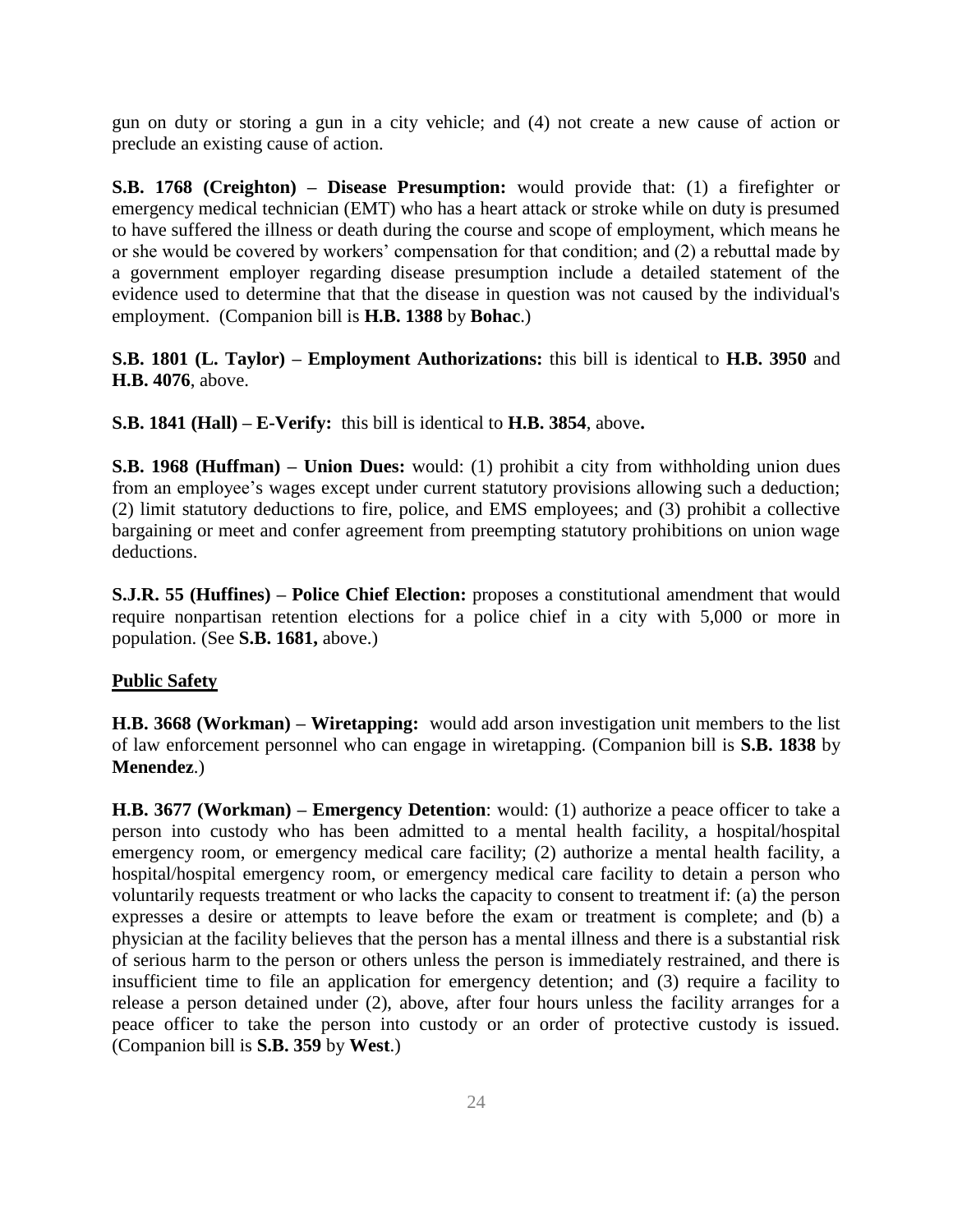**H.B. 3740 (Faircloth) – DNA Records**: would require a person arrested for any offense punishable as a Class A misdemeanor or higher to provide a DNA sample.

**H.B. 3764 (Metcalf) – Regulation of Honey:** would prohibit a local health department or city from regulating honey production by a small honey production operation. (Companion bill is **S.B. 1766** by **Creighton**.)

**H.B. 3768 (Zedler) – Sexually Oriented Businesses**: would: (1) create a state licensing scheme for sexually oriented businesses; and (2) provide that, to the extent of a conflict between the bill and a municipal or county regulation, the bill controls. (Companion bill is **S.B. 1653** by **L. Taylor**.)

**H.B. 3790 (Fletcher) – Wiretapping**: would allow a peace officer to obtain an administrative subpoena, court order, or warrant to obtain call detail records, telecommunication identifying information, and other customer data from a communications service provider without giving the subscriber or customer notice.

**H.B. 3791 (Geren) – Intoxication Arrest Videos:** would, for a intoxication offense arrest, require that a police department release a copy of any video of the stop, arrest, field sobriety tests, and all other interactions with the officer.

**H.B. 3809 (Hernandez) – Petroleum Coke**: would allow a city to adopt regulations governing petroleum coke storage or transport.

**H.B. 3817 (Elkins) – Photographic Traffic Enforcement**: would prohibit a local authority from enforcing a traffic law only by photographic means or pursuing civil enforcement based only on evidence obtained through photographic means. (Companion bill is **S.B. 1340** by **Huffines**.)

**H.B. 3884 (Dutton) – Knives**: would remove illegal knife from the list of prohibited weapons under the criminal offense of unlawfully carrying a weapon.

**H.B. 3889 (Dutton) – Controlled Substances**: would add certain substances to Penalty Group 2 of the Texas Controlled Substances Act, increase the penalties for certain controlled substance offenses, and establish a pilot program for field-testing controlled substances.

**H.B. 3909 (Stickland) – Warrants**: would: (1) prohibit a peace officer from breaking down the door of any house for the purpose of making an arrest for a misdemeanor offense; and (2) prohibit the evidence obtained as a result of a law enforcement officer violating the Code of Criminal Procedure provision regarding breaking down a door from being admitted into evidence at trial.

**H.B. 3929 (Fletcher) – License Plate Readers**: would: (1) authorize a law enforcement agency to use data from an automatic license plate reader for certain law enforcement purposes, require the adoption of certain rules regarding that use, and require that certain information be reported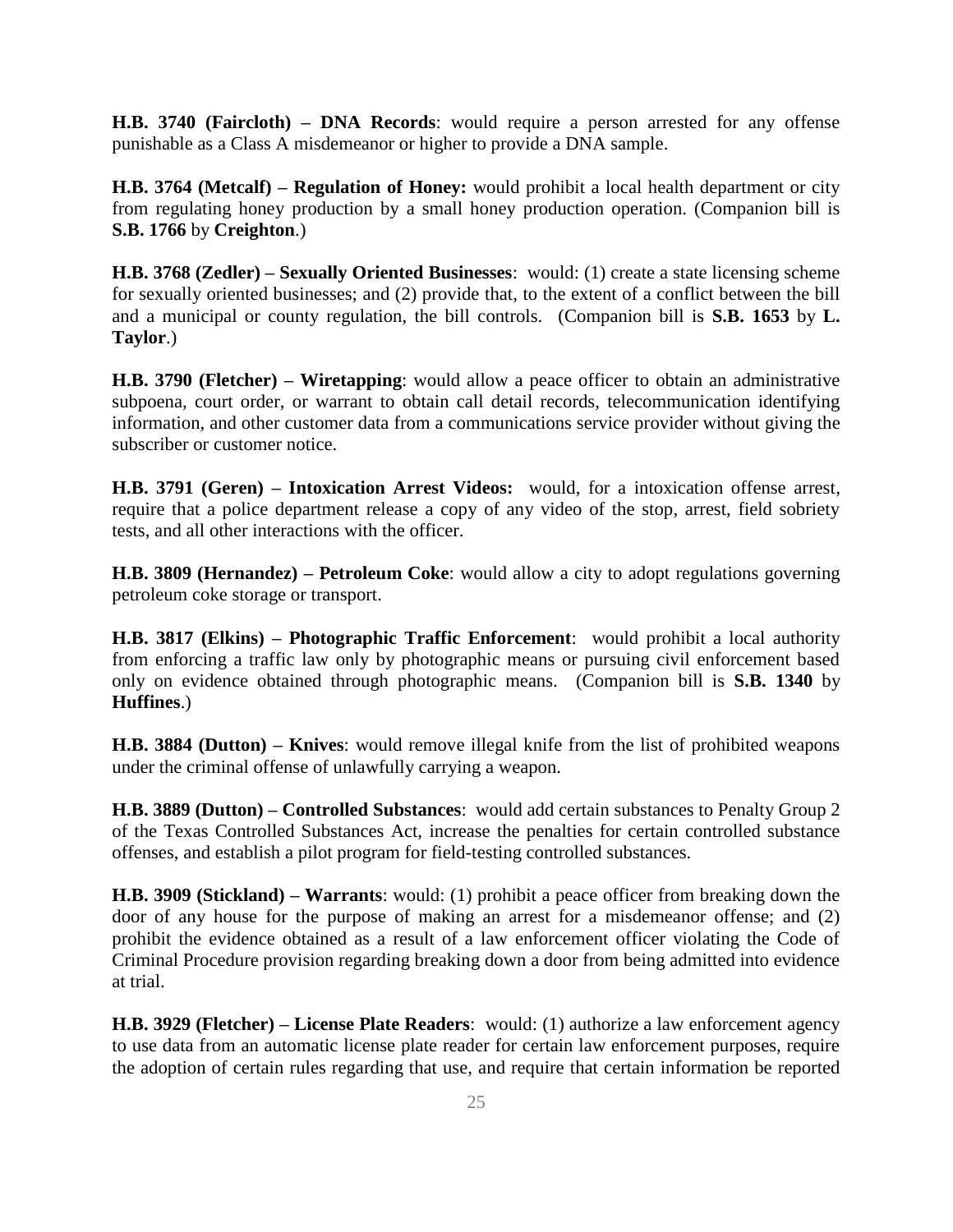to the Department of Public Safety (DPS) regarding such use; (2) require the DPS to establish a database to retain data from an automatic license plate reader, and to report certain information to the legislature; (3) provide that captured plate data is confidential and not subject to public release; and (4) make it a Class A misdemeanor offense to use captured plate data for an unauthorized purpose.

**H.B. 3979 (Dukes) – Public School Students**: would restrict the use of certain sprays, stun guns, and Tasers against public school students on school property or while attending schoolsponsored events.

**H.B. 4010 (Burns) – Bounce Houses**: would: (1) allow a city prosecutor to prosecute civil violations of state bounce house regulations through a court action for a \$200 per day civil penalty plus reasonable attorneys fees, court costs, and other costs related to the suit; and (2) allow the city to keep the penalty, fees, and costs if the city prosecutor is the one who brings the action.

**H.B. 4011 (Martinez-Fischer) – Apartment Sprinklers:** would require a city fire department to report to the fire marshal: (1) the number of high-rise apartments in the city that do not have a fire protection sprinkler system; (2) what high-rise residential buildings have partial fire sprinkler systems and where the sprinkler systems are located; (3) the address, owner, and occupants of the buildings; (4) whether the buildings have seniors, disabled, or mobility impaired; (5) previous safety violations; and (6) any other information requested by the fire marshal.

**H.B. 4031 (Rose) – Alert System for Missing Adults**: would require the Texas Department of Public Safety (DPS) to develop and implement a statewide Kelley alert to be activated on behalf of a missing adult, including the adoption of procedures to be used by local law enforcement agencies to determine when DPS should be notified of a missing adult.

**H.B. 4050 (Kuempel) – Autopsy:** would require a city to pay for the autopsy of a body found within the city limits.

**H.B. 4051 (Fletcher) – Residential Fire Sprinklers**: would provide that: (1) a certified fire inspector for a political subdivision or state may inspect or review plans for the sprinkler portion only of a multipurpose residential fire protection sprinkler installation, repair or replacement; and (2) remove the current law provision that grandfathers municipal ordinances adopted prior to January 1, 2009, that require fire sprinkler systems in residential dwellings.

**H.B. 4061 (Fletcher) – Firearms**: would provide that: (1) a city may not adopt regulations relating to the transfer, purchase, sale, taxation, manufacture, storage, carrying, wearing, private ownership, keeping, transportation, licensing, or registration of firearms, air guns, ammunition, or firearm or air gun supplies; (2) a political subdivision or an officer of a political subdivision may not adopt or enforce a local regulation relating to a firearm or ammunition unless authorized by state law; (3) a person who is adversely affected by a violation of the bill may file suit against the political subdivision; (4) governmental immunity to suit and liability is waived and abolished to the extent of liability for the relief allowed under the bill; (5) a district court may award a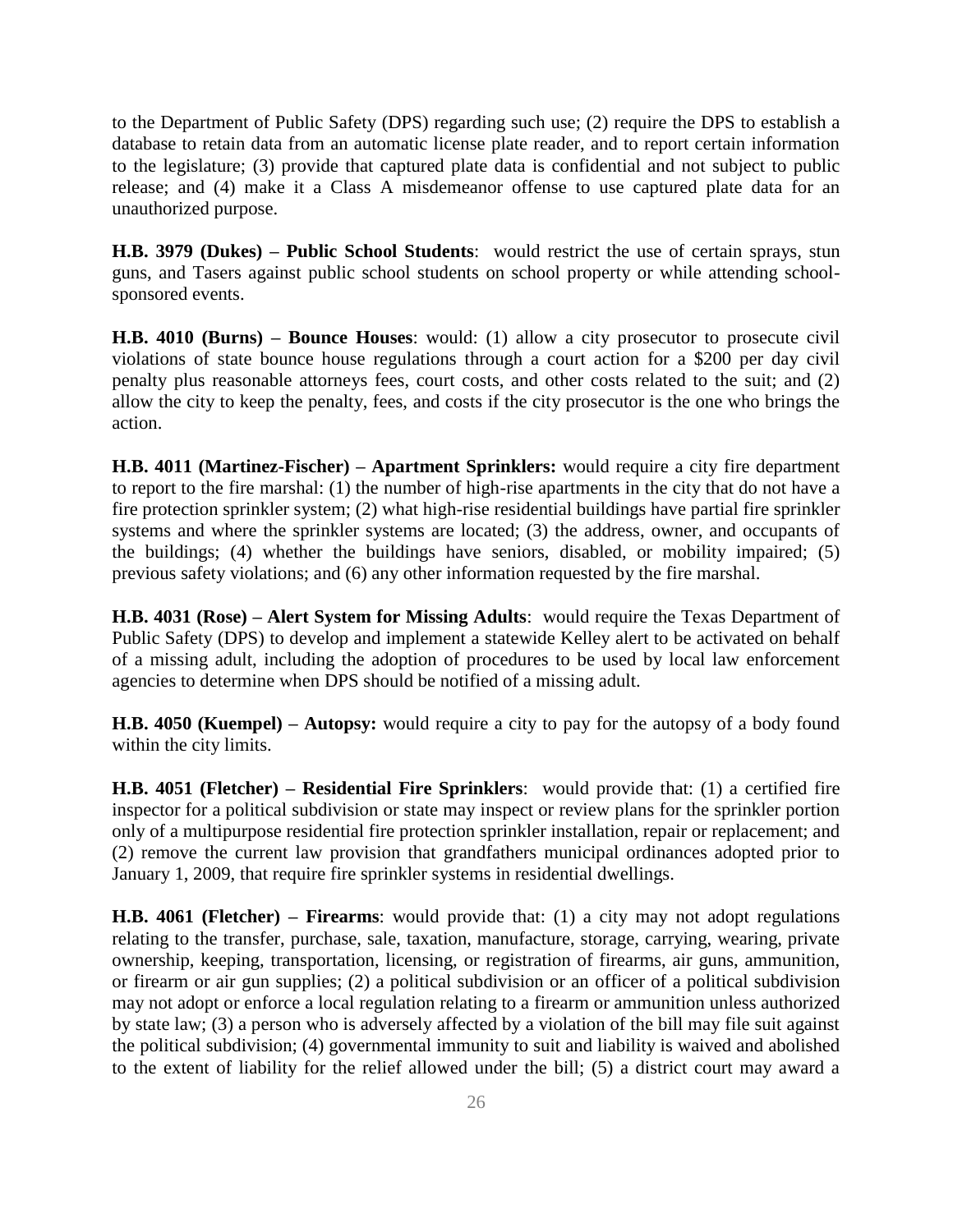plaintiff in a civil action brought under the bill declaratory relief, injunctive relief to prevent the threatened violation or continued violation, actual damages of not more than \$100,000, and reasonable attorney's fees, court costs, and other reasonable expenses required in bringing the action; (6) a city employee who knowingly and willfully violates the bill is personally liable to the state for a civil penalty of not more than \$5,000.

**H.B. 4071 (Burrows) – Body Cavity Searches**: would prohibit a peace officer from conducting a body cavity search of a person arrested or detained without a search warrant authorizing the search.

**H.B. 4082 (Alonzo) – Vehicles for Hire**: would: (1) require a for hire motor vehicle to display specialty license plates issued by the Department of Transportation; and (2) make it a class C misdemeanor to fail to display the required specialty plates.

**H.B. 4117 (Fallon) – Immigration Status**: would: (1) prohibit a city from adopting a rule, order, ordinance, or policy that prohibits the enforcement of laws of this state or federal law relating to immigrants or immigration, including the federal Immigration and Nationality Act; and (2) deny state grant funds to and allow a citizen to file a complaint with the attorney general against a city that violates the prohibition in (1), above.

**S.B. 1637 (Whitmire) – Peace Officer Training:** would require a peace officer to complete a canine encounter and behavior training program established by the Texas Commission on Law Enforcement: (1) not later than the second anniversary of the date the officer is licensed; or (2) as a requirement for an intermediate or advanced proficiency certificate.

**S.B. 1647 (West) – Criminal Offense Reporting**: would, among other things: (1) require the Texas Department of Public Safety (DPS) to develop a plan for implementing and expanding the use of an incident-based reporting system by local law enforcement agencies to report information and statistics concerning criminal offenses committed in this state; (2) require that the plan described in (1), above, contain input from law enforcement agencies and law enforcement associations, contain measures to track the progress and success of certain incidentbased reporting by local law enforcement agencies, and examine the feasibility and desirability of developing a records management system for local law enforcement agencies; and (3) authorize the DPS to use money appropriated to it from the law enforcement officer standards and education fund account to award grants to local law enforcement agencies for training on incident-based reporting systems. (Companion bill is **H.B. 1808** by **Giddings**.)

**S.B. 1676 (Huffines) – Asset Forfeiture**: would, among other things, raise the state's burden of proof from "preponderance of the evidence" to "clear and convincing" in certain criminal asset forfeiture proceedings.

**S.B. 1715 (Ellis) – Passing City Vehicles**: would make the offense of improperly passing certain vehicles applicable to: (1) a vehicle operated by or for the Texas Department of Transportation (TxDOT), a county, a city, or a toll project entity; and (2) a stationary vehicle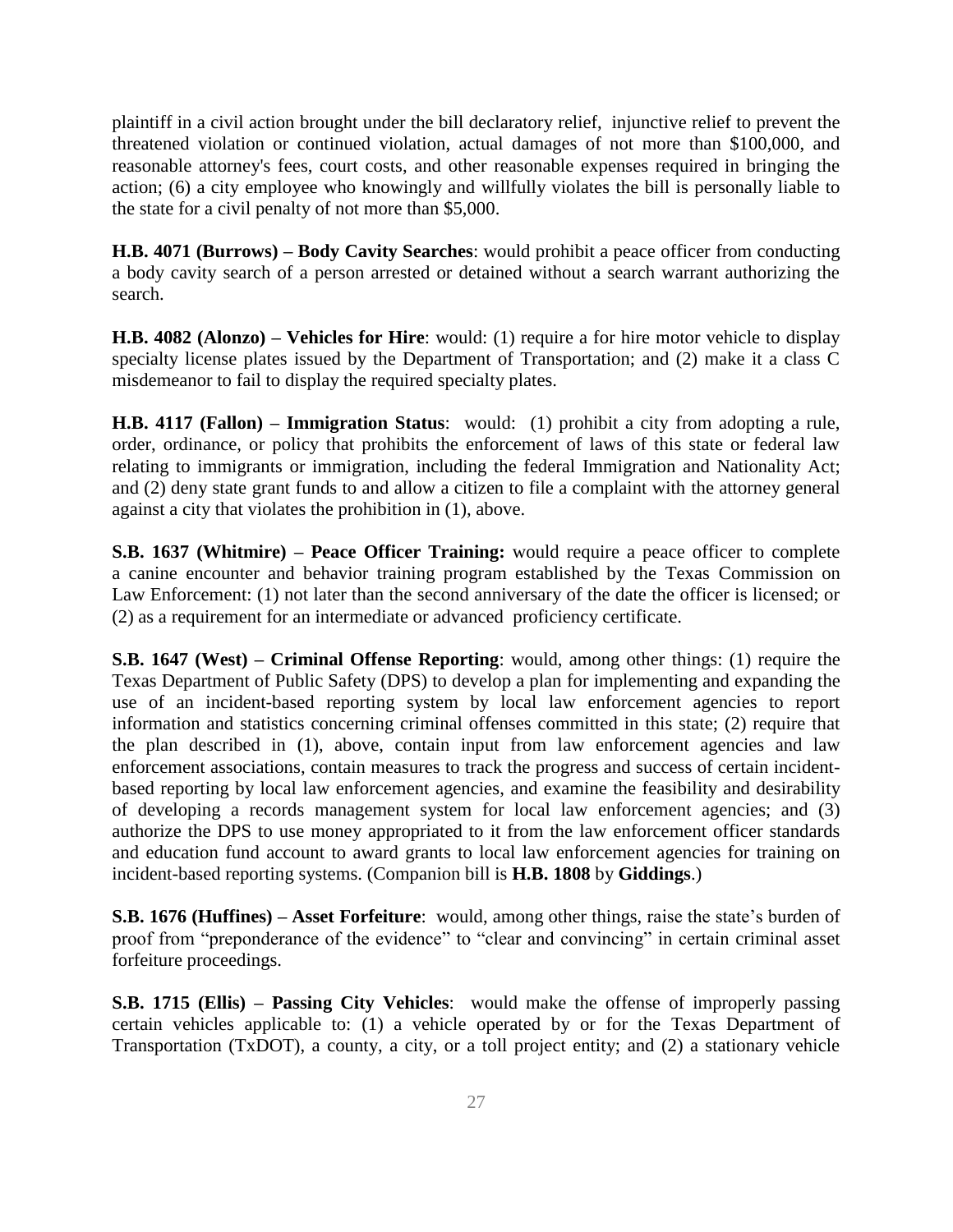operated by or for TxDOT, a county, a city, or a toll project entity assisting a stranded driver or disabled vehicle and using visual signals.

**S.B. 1717 (Ellis) – Speed Limits:** would make the default speed limit on residential streets in urban districts 25 miles per hour.

### **S.B. 1766 (Creighton) – Regulation of Honey:** companion bill is **H.B. 3764** by **Metcalf**, above.

**S.B. 1838 (Menéndez) – Wiretapping:** would add an arson investigation unit member commissioned by a city, county, or the state as a peace officer who is authorized to engage in wiretapping. (Companion bill is **H.B. 3668** by **Workman**.)

**S.B. 1855 (Lucio) – Dangerous Dogs**: would: (1) require an animal control authority to notify the owner of a dog in writing that the dog is determined to be dangerous; (2) give the owner of a dog that is declared dangerous by an animal control authority the right to request a jury trial on the issue; (3) preempt state law or municipal ordinance that would not allow for a jury trial as described in (2), above; (4) allow an appeal to county court or county court at law of a municipal court or justice court order regarding a dangerous dog; and (5) require a dog owner who utilizes the appeal process referenced in (4), above, to post a bond in the amount of the cost to house the animal during the appeal. (Companion bill is **H.B. 1436** by **Smithee**.)

**S.B. 1863 (Burton) – Asset Forfeiture**: would repeal civil asset forfeiture provisions and establish criminal asset forfeiture in this state, and among other things: (1) authorize a convicting court to order a person convicted of violating a law subject to forfeiture to forfeit certain property, but only after the state establishes by clear and convincing evidence that the requirements for forfeiture are met or enters into a court-approved plea agreement for the forfeiture of the property; (2) provide that contraband is not subject to forfeiture, but must be disposed in accordance with state law; (3) establish procedures for the seizure of real and personal property and for the defendant to challenge the seizure; (4) provide that a forfeiture proceeding must be held following the trial of the related alleged offense; (5) require that the comptroller dispose of all forfeited and abandoned property and deposit the money in the general revenue fund, except that the court may order a portion of the proceeds to be used to pay for the expenses for the seizure, storage and maintenance or custody of the items; (6) prohibit a law enforcement agency from: (a) retaining any forfeited or abandoned property; or (b) selling any forfeited or abandoned property directly or indirectly to an employee, a person related to an employee, or another law enforcement agency; (7) require law enforcement agencies to report certain forfeiture information to the Department of Public Safety; (8) require a law enforcement agency to return property under certain circumstances and make the agency responsible for any damage, storage fees, and related costs applicable to the property; and (9) prohibit the transfer of seized property to the federal government, with some exceptions. (Companion bill is **H.B. 3171**  by **Simpson**.)

**S.B. 1864 (Burton) – Search Warrants**: would require a peace officer to obtain a search warrant issued by a district judge in the same judicial district as the law enforcement agency or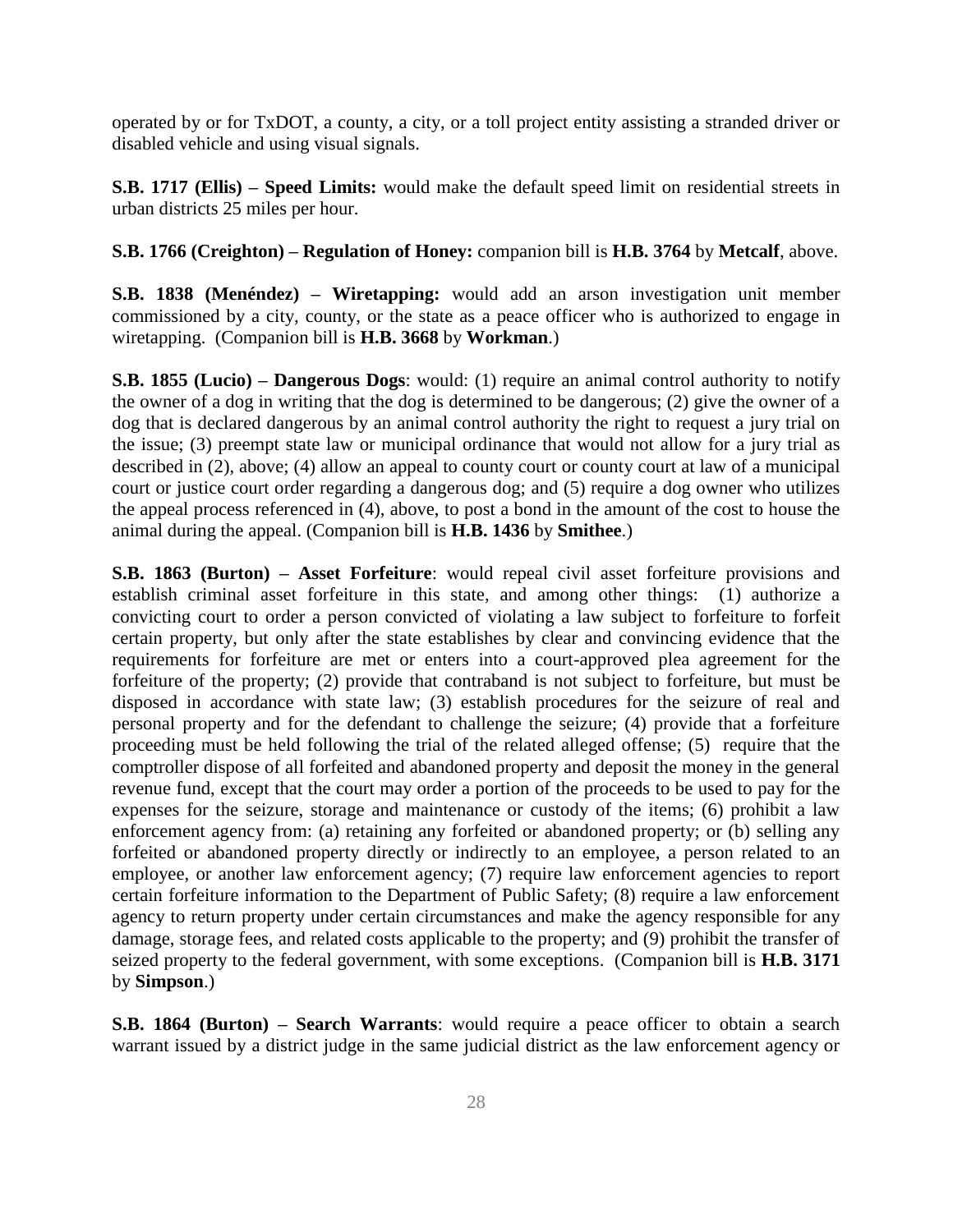the likely location of the device in order to search a person's cellular telephone or other wireless communications device.

**S.B. 1899 (Campbell) – Emergency Medical Services Personnel:** would authorize a certified emergency medical technician-paramedic or a licensed paramedic, who is acting under the authority of a doctor, to provide health services, including advanced life support in an emergency or urgent care setting, including in an emergency room. (Companion bill is **H.B. 2020** by **Martinez**.)

**S.B. 1901 (Campbell) – Infection Control:** would: (1) require each entity with first responders, including a city, to designate an infection control officer and an alternate infection control officer; (2) require each infection control officer to: (a) receive notification of potential exposures to infectious diseases; (b) notify appropriate health care providers and first responders about potential exposures; (c) act as liaison between the potentially exposed first responders and the city; (d) investigate and evaluate exposure incidents; and (e) monitor follow-up treatment of affected first responders; (3) require hospitals to inform designated infection control officers of possible infectious disease exposures. (Companion bills are **H.B. 2770** and **S.B. 1574**.)

**S.B. 1919 (Watson) – Speed Limits:** would: (1) allow the Texas Transportation Commission to establish a variable speed limit program for use during inclement weather, congestion, road construction, or any other traffic condition; and (2) make a speed limit established under this program effective when it is displayed.

### **Transportation**

**H.B. 13 (Pickett) – Transportation Funding**: would limit the authority of the Texas Transportation Commission to issue debt for transportation funding. In addition to many other things, the bill would also provide that: (1) the Texas Department of Transportation shall develop and implement, and the commission shall approve, a performance-based planning and programming process dedicated to providing the executive and legislative branches of government with indicators that quantify and qualify progress toward attaining all department goals and objectives established by the legislature and the commission; (2) the department shall work with all local transportation entities in the state to develop and adopt uniform guidelines governing the funding prioritization of the entities' transportation projects; and (3) in making prioritization recommendations under (2), the department shall consider many factors, including the local contribution to be made to construct the project.

**H.B. 3763 (Fletcher) – Transportation Funding**: would provide that: (1) the Texas Department of Transportation may establish an economic impact zone around a transportation project, subject to certification by the state's Legislative Budget Board; (2) to the greatest extent practicable, the department shall collaborate with a city or county in which a zone will be located in establishing the zone; and (3) the comptroller shall transfer the incremental increase in sales tax in the zone as follows: (a) 20 percent to the credit of the state highway fund; and (b) the remainder to the credit of the general revenue fund.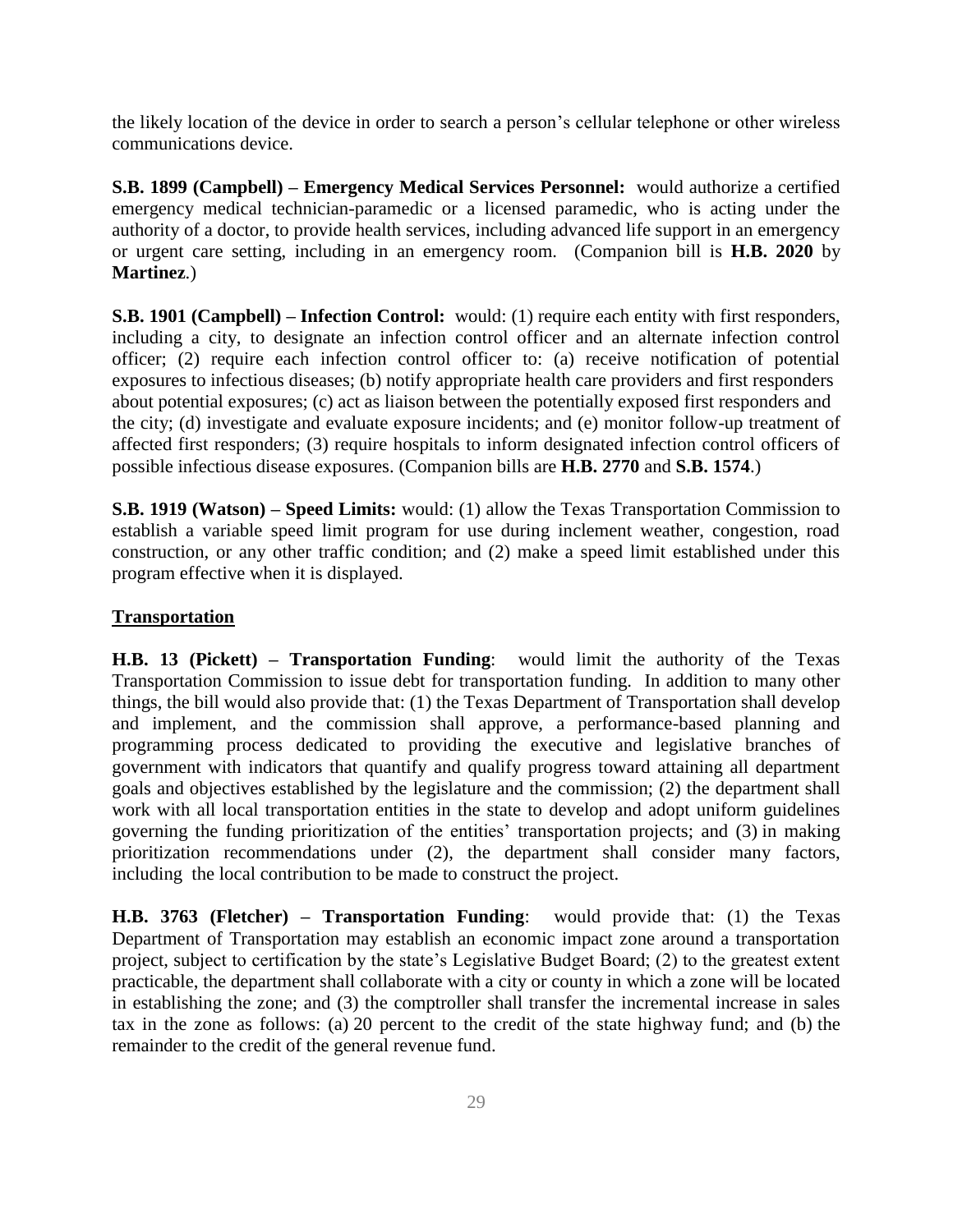**H.B. 3783 (Kacal) – Railroads**: would provide that a railway company commits an offense if its train obstructs for more than 10 minutes a street, rail crossing, or public highway, and as a result an authorized emergency vehicle is prevented from taking the most direct route to an emergency.

**H.B. 3796 (Allen) – Public Transportation:** would require a public transportation provider, including a city, to provide notice to individuals with disabilities who reside in the provider's service area that they may use another provider's service for not more than 21 days without an additional application to the provider.

**H.B. 3825 (Fletcher) – Transportation Funding**: would allocate a small percentage (7.5 percent after certain deductions) of the state's oil and gas severance taxes to the credit of the state infrastructure fund.

**H.B. 4014 (Martinez Fischer) – Public Transit**: would increase the criminal penalty for certain offenses committed on the premises of a municipal transit department. (Companion bill is **S.B. 1573** by **Uresti**.)

**H.J.R. 13 (Pickett) – Transportation Funding**: would amend the Texas Constitution to provide that: (1) in each state fiscal year, the comptroller of public accounts shall deposit an amount equal to \$3 billion of the total net revenue derived from the state sales and use tax to the credit of the state highway fund; (2) in addition to the deposit made under (1), the comptroller shall deposit an amount equal to two percent of the net revenue derived from the state sales and use tax to the credit of the state highway fund; and (3) revenue deposited to the credit of the state highway fund under the bill can be used only to: (a) construct, maintain, or acquire rights-of-way for public roadways other than toll roads; (b) repay the principal of and interest on certain state transportation debt.

**S.J.R. 62 (Nichols) – Transportation Funding**: would provide that several fee, toll, and sale revenues to the state shall be used for construction of state roads, other than toll roads.

#### **Utilities and Environment**

**H.B. 14 (Morrison) – Texas Emissions Reduction Plan**: would: (1) extend the expiration of Texas Emissions Reduction Plan programs; and (2) increase the amount and number of grants that can be obtained from the programs. (Companion bill is **S.B. 1619** by **Watson**.)

**H.B. 2901 (E. Rodriguez) – Railroad Commission**: would provide that the Railroad Commission shall establish: (1) a method by which a person may submit a written complaint to the commission: (a) through email in a manner that allows the commission to provide follow-up assistance in identifying and obtaining information necessary for the commission to begin investigating the complaint; or (b) through a user-friendly format provided on the commission's website that helps users identify the information necessary for the commission to begin investigating the complaint; and (2) a toll-free telephone number through which a person may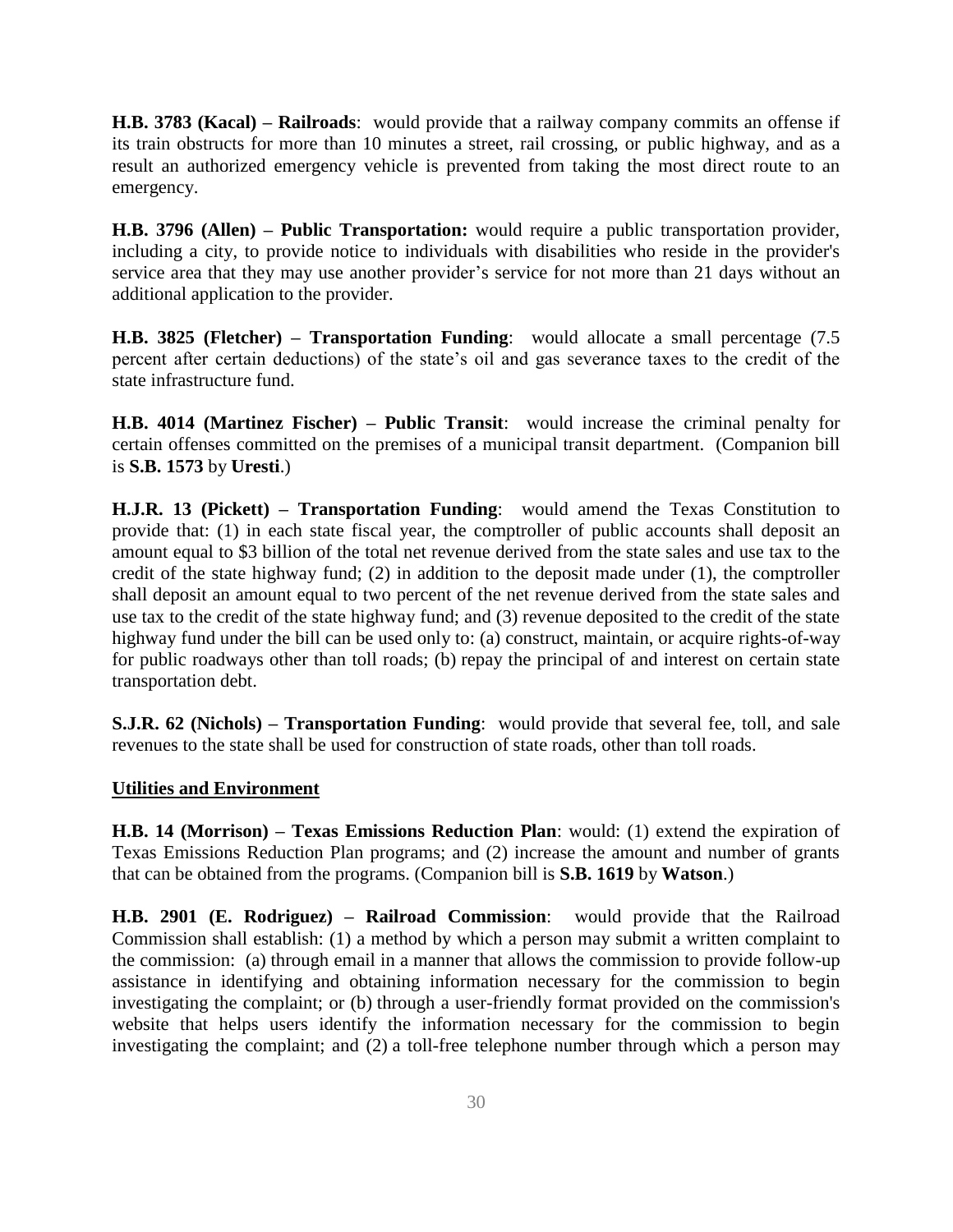obtain assistance in filing a written complaint with the commission. (Companion bill is **S.B. 1865** by **Zaffirini**.)

**H.B. 3663 (Naishtat) – Continuation of Utility Service:** would: (1) require a municipally owned utility to provide temporary utility service to the real property of the decedent of an individual that send a request accompanied by a death certificate; (2) require the utility to suspend imposition and collection of penalties or fees associated with nonpayment; and (3) provide that the costs associated with the service are a liability of the decedent's estate, and the next of kin who requests the service is not personally liable. (This bill is identical to **H.B 3428** by **Parker**.)

**H.B. 3749 (Keffer) – Gas Rate Cases**: would provide that: (1) in establishing a gas utility's rates, a city shall allow a gas utility to recover through its rates on a system wide basis only, as an operating expense, the gas utility's reasonable and necessary expenses of participating in a rate case proceeding; and (2) the gas utility in the ratemaking proceeding shall reimburse the governing body of the city for the reasonable cost of the services of a lawyer or consultant, and the amount paid as reimbursement is a reasonable and necessary expense of participating in a rate proceeding. (Note: this bill would clarify recent Railroad Commission rules that would erode municipal participation in gas rate cases.)

**H.B. 3792 (Huberty) – Rights-of-Way Engineering**: would provide that a regular full-time employee of a privately owned public utility or cooperative utility or of the utility's affiliate, including any agents or engineering firms performing work on behalf of and under the supervision of such utility or affiliate, is exempt from the requirement to be a licensed engineer. (Note: this bill would overrule a recent advisory opinion by the Texas Board of Professional Engineers relating to the requirement that an engineer supervise certain work in a city's right-ofway.)

**H.B. 3821 (Ashby) – Application for Water Right**: would: (1) provide a specific procedure for administrative review of a water right application by the Texas Commission on Environmental Quality; (2) provide a process for technical review of a water right application; and (3) provide a process for obtaining a hearing at the State Office of Administrative Hearings.

**H.B. 3916 (Stickland) – Water and Electric Utility Service**: would prohibit a city from providing water or electric utility service to a federal data collection and surveillance agency or to the property of a facility used to support a federal data collection and surveillance agency.

**H.B. 3953 (Geren) – Municipally Owned Utilities**: would: (1) require a municipally owned utility to disclose the number of ratepayers who reside outside the city limits to any person that requests the information; (2) require a municipally owned utility to provide a list of the names and addresses of the ratepayers who reside outside the city limits to any person that requests the information; (3) permit the State Office of Administrative Hearings, instead of the Public Utility Commission, to give notice of a hearing to a city; and (4) provide procedures for obtaining an emergency order. (Companion bill is **S.B. 1148** by **Watson**.)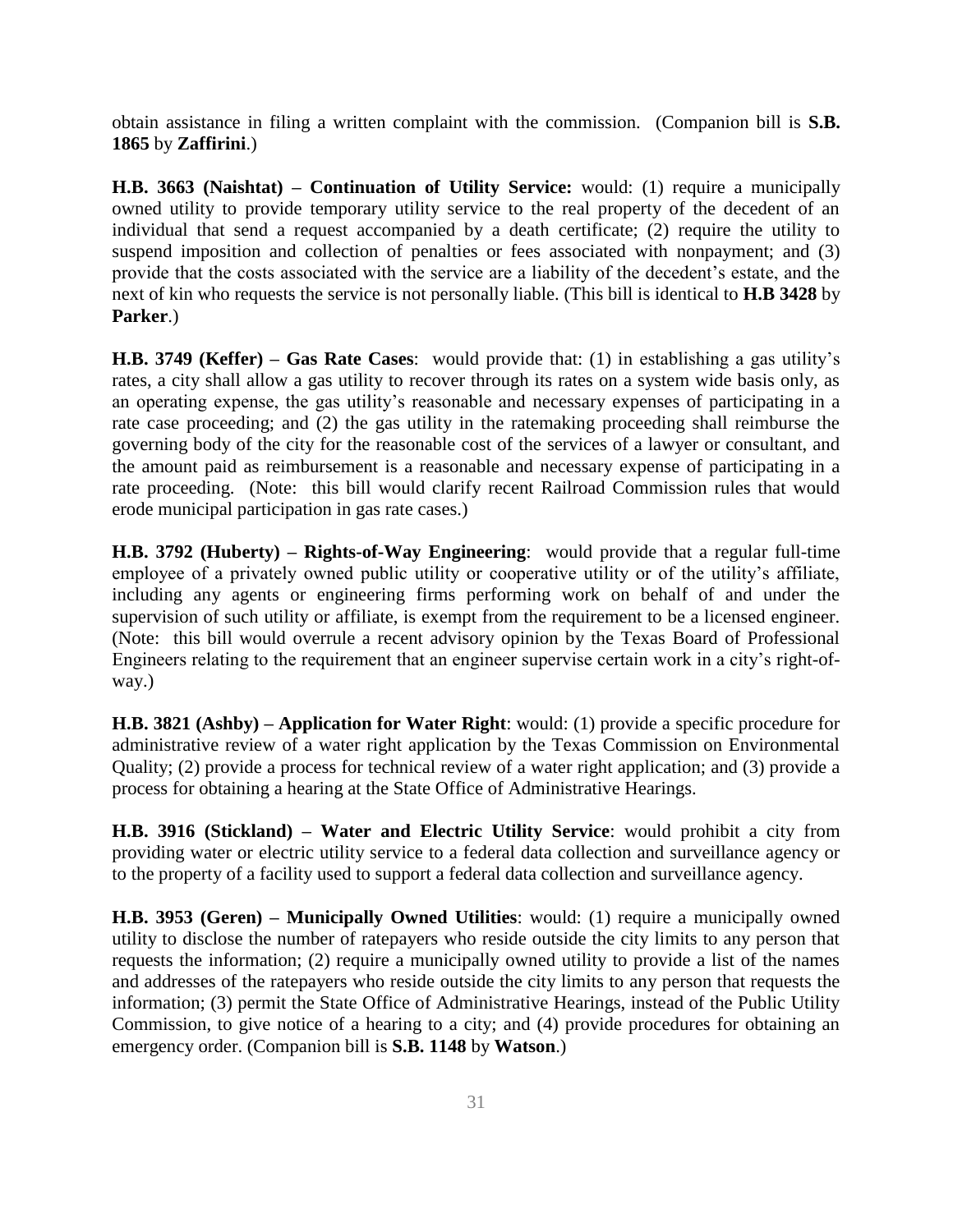**H.B. 4097 (Hunter) – Seawater Desalination**: would: (1) require the Texas Commission on Environmental Quality to adopt rules that allow desalinated water to be used for nonpotable uses; (2) allow the TCEQ to issue a permit to authorize diversion of water from the Gulf of Mexico for desalination and use for industrial purposes; and (3) allow TCEQ to issue a permit for the discharge of waste or pollutants from the desalination of seawater into the Gulf of Mexico.

**H.B. 4112 (Burns) – Groundwater**: would provide that a landowner has any other groundwater ownership right recognized under common law, including the right to produce or save a fair share of the groundwater.

**S.B. 1685 (Huffines) – Texas Emissions Reduction Plan**: would repeal the Texas emissions reduction plan and the low-income vehicle repair assistance, retrofit, and accelerated vehicle retirement program.

**S.B. 1738 (Hinojosa) – Marine Seawater Desalination**: would: (1) require the Texas Commission on Environmental Quality (TCEQ) to issue a permit to use the bed and banks of any stream in the state to convey marine seawater, without a hearing; (2) require a water supply entity to treat marine seawater so that it meets water quality level of the receiving stream before putting the water in the stream; (3) require regional planning groups to submit opportunities for developing large-scale desalination facilities for marine seawater in their regional plan; (4) grant the right to political subdivisions to divert marine seawater from the Gulf of Mexico for a desalination project; and (5) require the TCEQ to adopt rules to allow water treated by a desalination facility to be used as public drinking water.

**S.B. 1761 (Creighton) – Clean Power Plant Rule**: would, among other things, provide that the governor and the attorney general, in consultation with the Texas Commission on Environmental Quality and the Public Utility Commission, shall work to prevent federal commandeering of state police powers, protect the sovereignty of this state under the federal Clean Air Act, and retain authority to develop a state plan to meet judicially or legislatively approved goals to reduce carbon dioxide emissions.

**S.B. 1903 (Perry) – Aquifer Storage and Recovery**: would: (1) allow a water right holder to undertake an aquifer storage and recovery (ASR) project without completing a pilot project; (2) provide the Texas Commission on Environmental Quality (TCEQ) with exclusive jurisdiction over the regulation and permitting of ASR injection wells and task the agency with associated rulemaking; (3) allow TCEQ to authorize the use of Class V injection wells and adopt technical standards to govern the wells; (4) require the project operator to install a meter on each ASR injection and recovery well associated with the ASR project; (5) require the project operator to provide TCEQ and the groundwater district with reports on volume of water injected and recovered; and (6) require a project operator to register the ASR injection and recovery wells with any groundwater district in which the wells are located. (Companion bill is **H.B. 655** by **Larson**.)

**S.B. 1905 (Perry) – Gas Rate Cases**: would provide that a rule adopted by the Railroad Commission on or after January 1, 2014, and before September 1, 2015, that relates to the